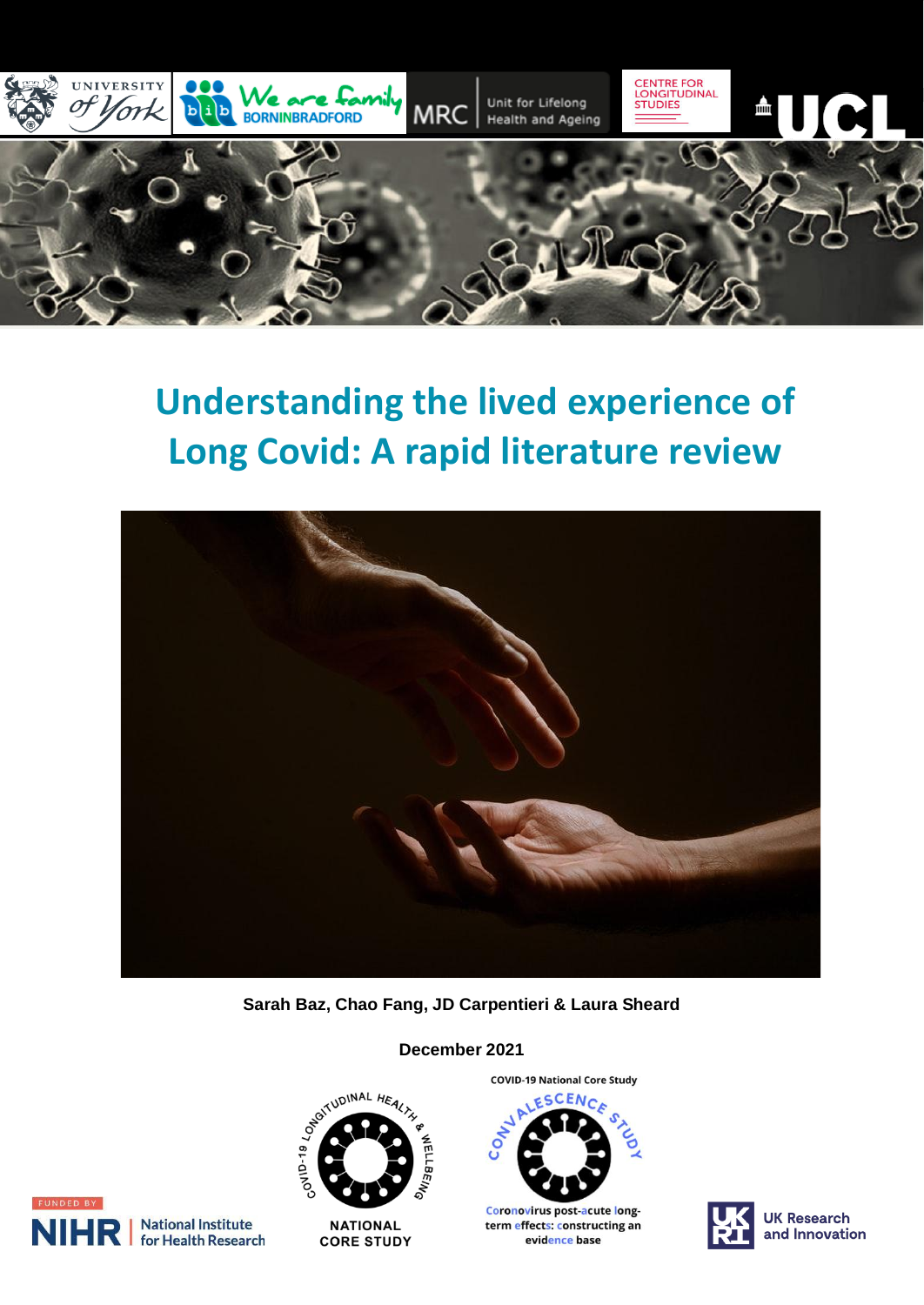#### **Review summary**

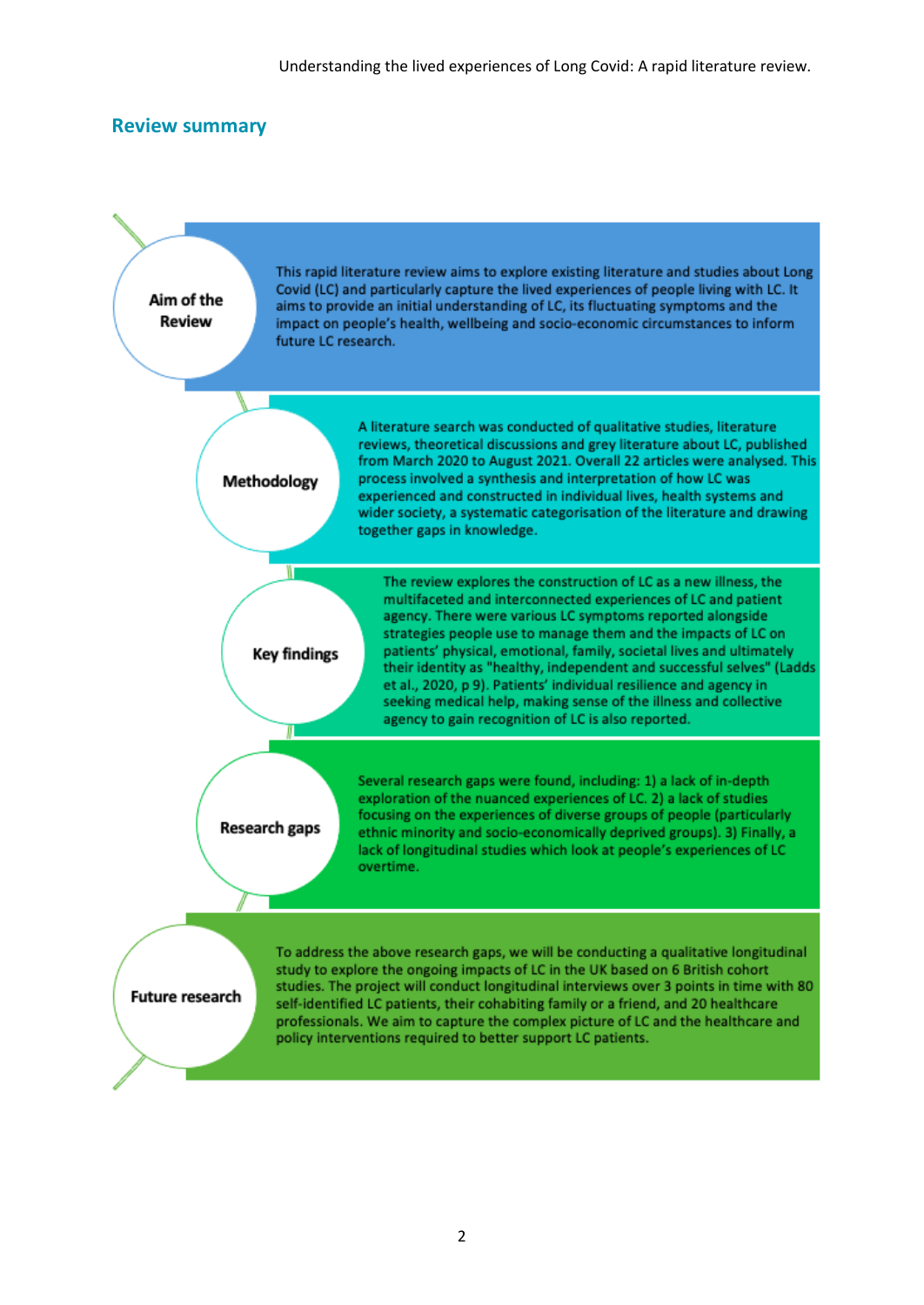**Chao Fang and JD Carpentieri** UCL Institute of Education University College London 20 Bedford Way London, WC1H 0AL [chao.fang@ucl.ac.uk](mailto:chao.fang@ucl.ac.uk) [j.carpentieri@ucl.ac.uk](mailto:j.carpentieri@ucl.ac.uk)

**Sarah Baz and Laura Sheard** Health Sciences University of York Seebohm Rowntree Building (Area 2) University of York Heslington York, YO10 5DD [sarah.baz@york.ac.uk](mailto:sarah.baz@york.ac.uk) [laura.sheard@york.ac.uk](mailto:laura.sheard@york.ac.uk)

**Website** [https://www.ucl.ac.uk/covid-19-longitudinal-health-wellbeing/convalescence-long-covid](https://www.ucl.ac.uk/covid-19-longitudinal-health-wellbeing/convalescence-long-covid-study/longitudinal-qualitative-study)[study/longitudinal-qualitative-study](https://www.ucl.ac.uk/covid-19-longitudinal-health-wellbeing/convalescence-long-covid-study/longitudinal-qualitative-study)

#### @2021 UCL and the authors

The right of Sarah Baz, Chao Fang, JD Carpentieri and Chao Fang to be identified as the authors of this work has been asserted in accordance with the Copyright, Designs and Patents Act 1988. This publication may be freely reviewed, abstracted or reproduced in part, but not for sale or for use in conjunction with any commercial purposes. Any changes to the text of this publication must be approved in writing by the authors. Due credit must be given to the authors and to this publication. Enquiries should be addressed to [sarah.baz@york.ac.uk](mailto:sarah.baz@york.ac.uk) or [chao.fang@ucl.ac.uk](mailto:chao.fang@ucl.ac.uk)

Citing this report: Baz, S., Chao, F., Carpentieri, J.D., and Sheard, L. (2021) Understanding the lived experiences of Long Covid: A rapid literature review. London: University College London.

#### **Acknowledgements**

This publication is part of the Coronavirus post-acute long-term effects: constructing an evidence base (Convalescence Study) research project. This research team is working on the Qualitative component of the work package (Qualitative Longitudinal Study).

This work was supported by the National Core Studies, an initiative funded by UKRI, NIHR and the Health and Safety Executive. The COVID-19 Longitudinal Health and Wellbeing National Core Study was funded by the Medical Research Council (MC\_PC\_20030, MC\_PC\_20059). Characterisation, determinants, mechanisms and consequences of the long-term effects of COVID-19: providing the evidence base for health care services (CONVALESCENCE) was funded by NIHR (COV-LT-0009).

We would like to acknowledge and thank the six British cohort studies we are working with: Born in Bradford (the parents of children born 2007-2011), the Millennium Cohort Study (born 2000-02), Next Steps (born 1989-90), the 1970 British Cohort Study (born 1970), National Child Development Study (born 1958) and the National Survey of Health and Development (born 1946).

Cover photo (hands) by Jackson David on Unsplash.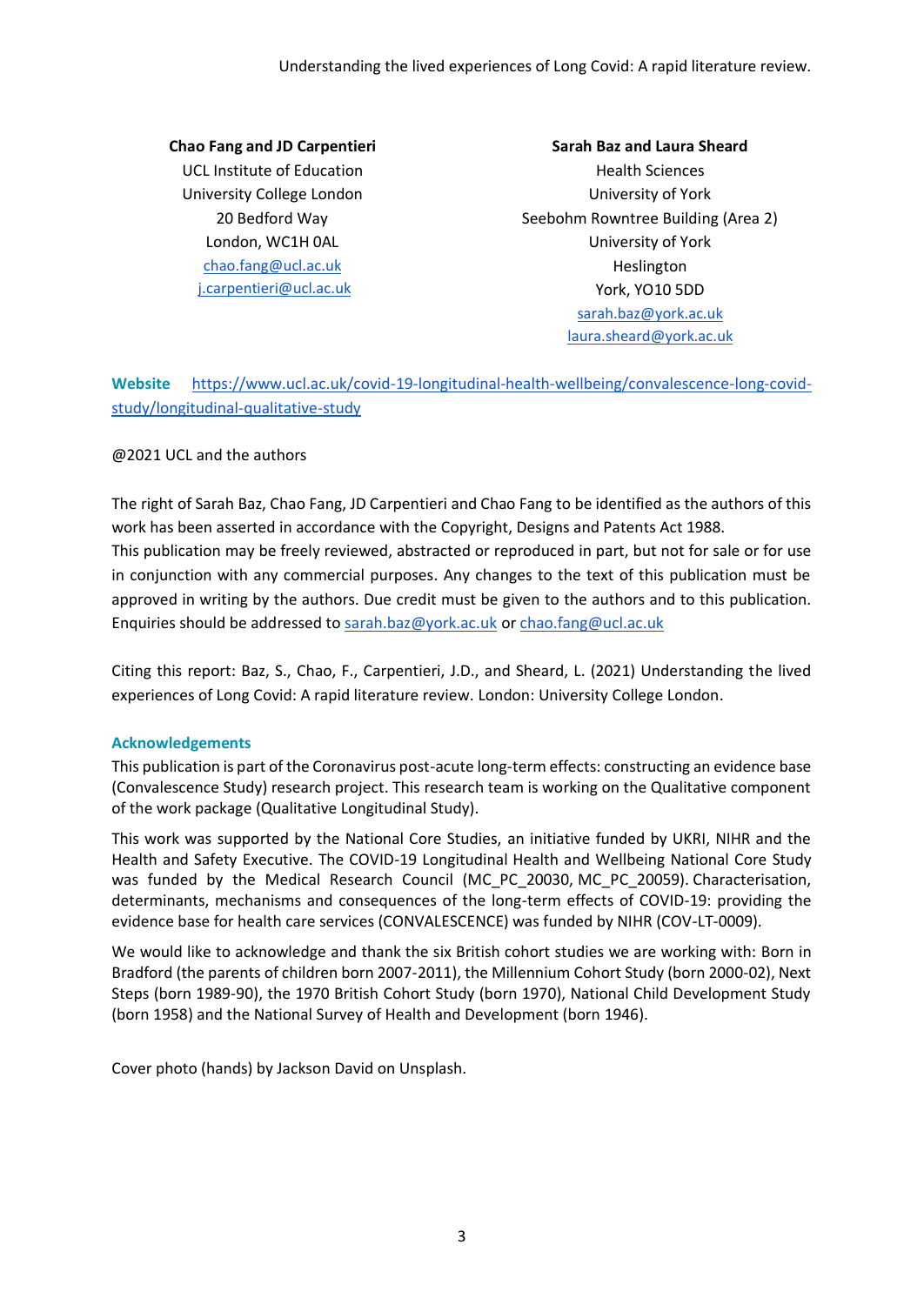# **Contents page**

| 1. |                                                                        |  |
|----|------------------------------------------------------------------------|--|
| 2. |                                                                        |  |
| 3. |                                                                        |  |
| 4. |                                                                        |  |
|    |                                                                        |  |
|    |                                                                        |  |
|    |                                                                        |  |
|    |                                                                        |  |
|    |                                                                        |  |
|    |                                                                        |  |
|    |                                                                        |  |
|    |                                                                        |  |
| 5. |                                                                        |  |
| 6. |                                                                        |  |
| 7. | Conclusion: a new study exploring ongoing experiences of Long Covid 19 |  |
| 8. |                                                                        |  |
|    |                                                                        |  |

## **Figures**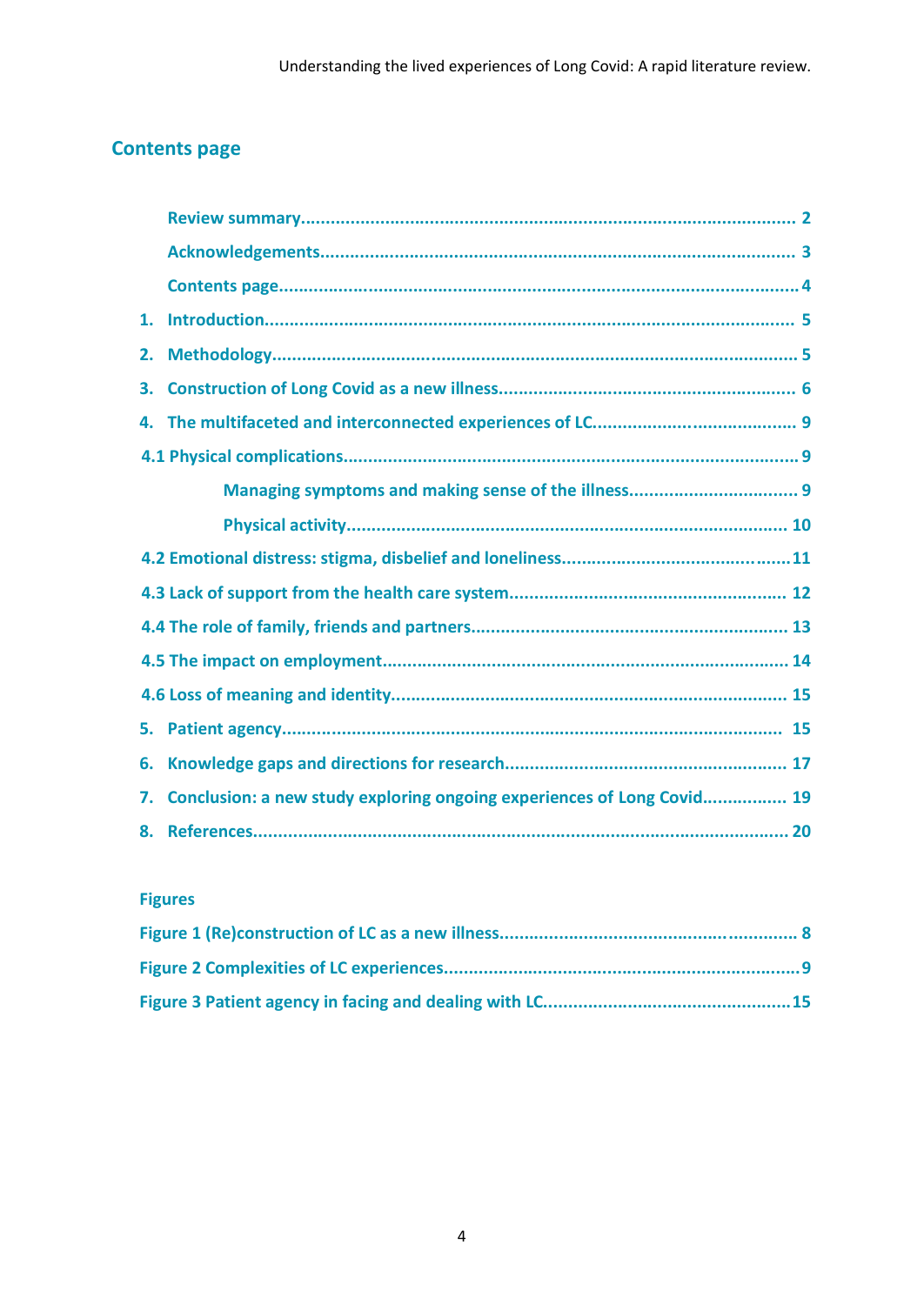# **1. Introduction**

Long Covid (LC) has rapidly emerged as both a medical and social issue since 2020, drawing headlines in the public and global domain. In the UK, people experiencing ongoing symptoms of Covid after the initial infection came together online to try to make sense and gain recognition of their condition. Academic research into LC is constantly evolving and seeks to understand the illness from the perspective of those suffering from it. This rapid literature review explores existing studies into LC and particularly captures the narratives of people who have adapted to live with LC. The literature reviewed in this paper largely focuses on providing an initial understanding of LC, how the illness emerged, and the fluctuating symptoms managed by those with LC. Although this literature is predominantly descriptive and has a lack of focus on the ongoing trajectories and experiences of LC, narratives of making sense of, managing, and living with the illness over time are brought to the fore. Such narratives will be presented here by capturing the experiences and stories of those living with LC.

A rapid literature review was conducted analysing academic and grey literature on LC with a predominant focus on qualitative studies identified between March 2020 and August 2021. This paper will begin by outlining the methodological approach to the review and then across four sections will present the following:



The impact of LC on people's everyday lives, health, socio-economic circumstances and identity is also explored. The paper finishes with introducing a new qualitative longitudinal study exploring experiences of people with LC and the interventions required to provide further support in recovery.

# **2. Methodology**

There is a growing number of articles focusing on LC as a new illness, however, the research on LC's impact, especially its socio-psychological implications, remains largely limited. As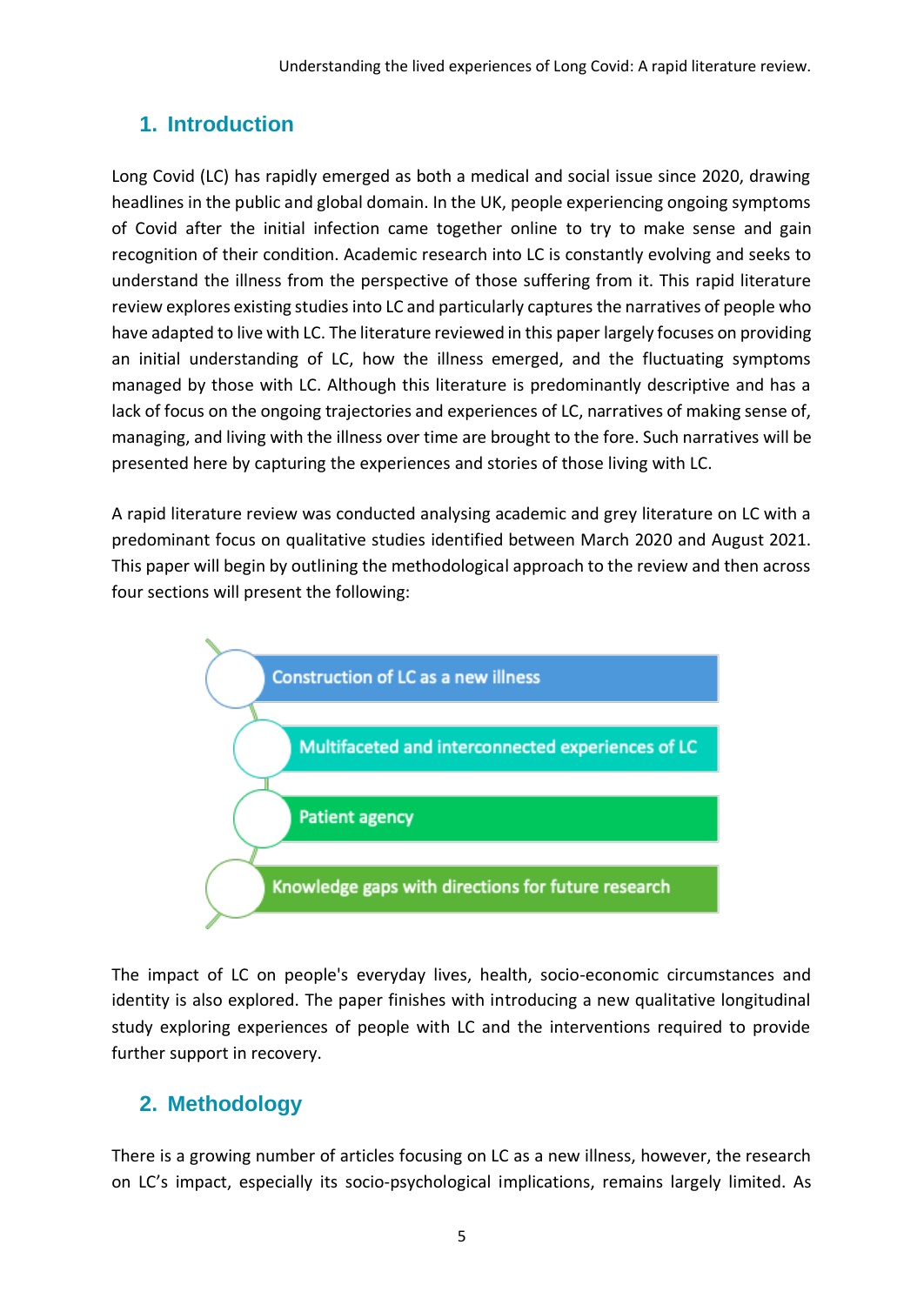such, we conducted a rapid review of academic literature to provide timely evidence-based information to inform future LC research. By following the guidance of the WHO 2017 rapid review framework (Tricco et al., 2017), we used the academic search parameters, including Web of Science, PubMed, Google Scholar and MedRxiv, to identify both empirical and theoretical articles on the lived experiences of LC. Key words used in the search include 'Long Covid', 'long hauler', 'long-term effects of Covid-19', 'post Covid acute syndromes' and 'qualitative'. To capture the immediate and in-depth picture of the lived experiences of LC, we followed the inclusion criteria below to select articles for this review:

- Qualitative studies of adults with LC, and/or literature reviews, and/or theoretical discussions on the impacts and implications of LC.
- Published between March 2020 (when WHO declared the Covid-19 pandemic) and August 2021 (when this review was conducted).

In total 22 eligible academic articles were identified, including eight qualitative research articles, four reviews, and ten discussion papers. In addition to the academic articles, we also consulted grey literature (e.g., mass media) to provide a more comprehensive background of research on LC.

A critical approach was adopted in this review to analyse the selected articles. The review process was threefold, aiming to capture the existing understanding of the lived experience of LC in not only a descriptive but also an analytical manner. First, we conducted careful interpretation and synthesis of how LC is experienced and constructed in individual lives, health systems and wider society. Second, we categorised the findings to systemically elucidate the dynamic and multifaceted nature of LC experiences. Third, we reflexively summarised research gaps and useful theoretical framings in existing literature. Ultimately, we did not intend to conduct an exhaustive literature review on LC but to provide a critical form of knowledge synthesis to inform future research.

## **3. Construction of Long Covid as a new illness**

LC is said to be the first illness collectively constructed by patients (Callard and Perego, 2021). Clinical evidence from the initial months of the pandemic suggested that most Covid patients experience 'mild' or 'moderate' symptoms and would recover within a short period of time (e.g., 2-3 weeks) (Perego and Callard, 2021). There have been, however, mounting accounts reported by patients that Covid-19 related symptoms (e.g., fatigue, respiratory difficulties, body ache and cognitive dysfunctions) may remain weeks and even months after contracting Covid. Often being neglected and disbelieved in the early stage of the Covid-19 outbreaks,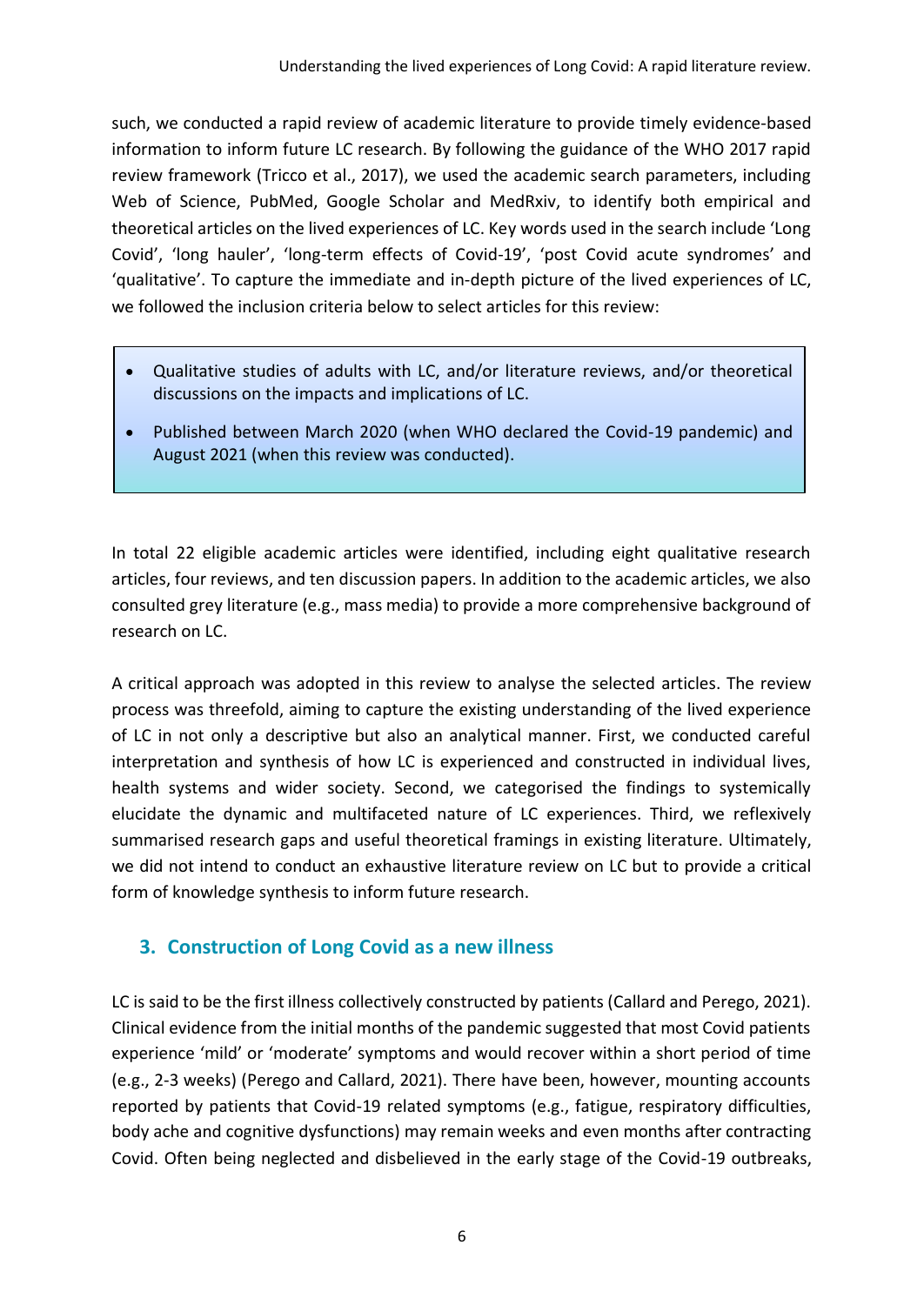many frustrated patients shared their experiences in online communities, such as Twitter (#LongCovid and equivalent translations in other non-English speaking countries) and Facebook groups. These narratives vividly depicted patients' struggles with the complex and often fluctuating ongoing symptoms they were experiencing and the indifference (and sometimes even discrimination) they confronted from health professionals, family and friends (Rushforth, et al., 2021).

These online platforms allowed patients to find empathetic audiences and resonant narratives, further fostering a sense of belonging (Perego and Callard, 2021). As such, varied self-help groups formed spontaneously online to actively call for urgent investigations into and appropriate care for their ongoing Covid symptoms (e.g., [Body Politic COVID-19 Support](https://www.wearebodypolitic.com/covid19)  [Group\)](https://www.wearebodypolitic.com/covid19). Some groups also commissioned their own research to use patient knowledge to make better sense of their experiences and to further highlight gaps in research and practice. For example, the Patient-led Research Collaborative published a report based on an international survey of LC patients from the US, UK and many other countries in Europe, Asia and Africa (Assaf et al., 2020).

Illness narratives from patients have further contributed to encompassing the developments of social and medical discourses about LC. In light of the widespread patient narratives on social media, conventional mass media also joined the debate to further circulate the daunting experiences of LC. Notably, Ed Yong (2021), who was awarded the Pulitzer Prize for his explanatory journalism on 'long haulers' (a term widely used in the US), wrote varied articles on LC patients' reported struggles, reaching an audience of millions across the globe. Callard and Perego (2021) provided a chronological picture of how patients' narratives about LC became increasingly prominent in British media, including the BBC, and how this media coverage ignited political debates within the UK parliament (p. 2-3). The fast-growing public attention on LC also shaped formal scientific understandings about LC, with an increasing number of prominent scientists/ academics and the WHO beginning to recognise the existence and prevalence of lasting symptoms and sequelae among Covid patients (Callard and Perego, 2021). As such, patient knowledge has been at the heart of the epistemic contribution to understandings of LC: patients have actively exercised their agency to negotiate with varied resources and channels (e.g., media, self-help group, advocacy) to transform LC from an initially neglected condition to a physically and emotionally laden experience that has both scientific and social significance (Rushforth et al., 2021).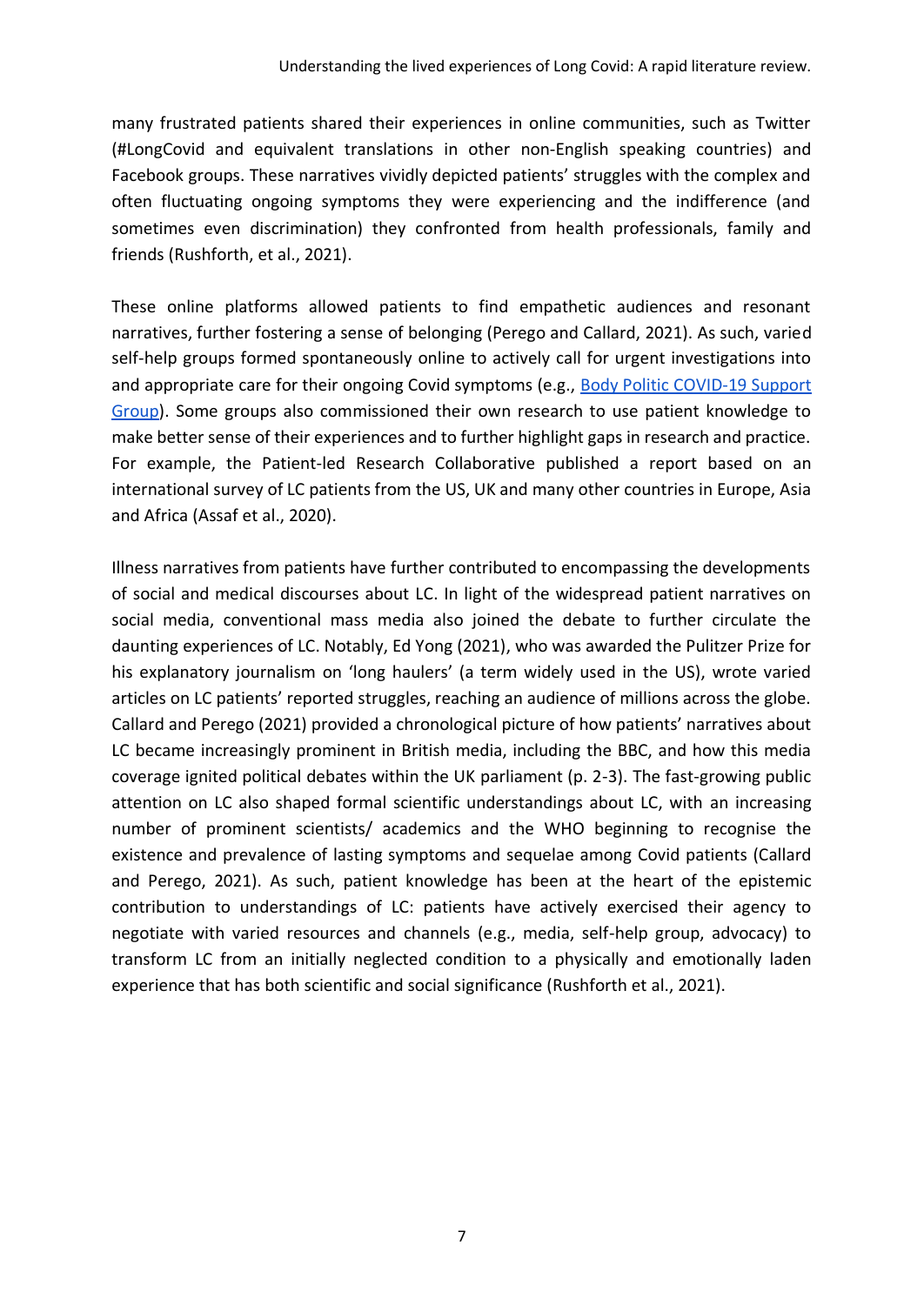

Despite the growing knowledge about LC, definitions of it remain largely vague and fastevolving. The unstable nature of the definitions is seemingly attributed to the multisystemic and often fluctuating symptomologies of LC and its multidimensional impacts on patients (Aiyegbusi et al., 2021; Callard and Perego, 2021). The uncertainties also lie in the length of LC. Extant academic literature and guidelines have not agreed on how long a patient has to experience Covid related symptoms before being diagnosed as LC – working criteria vary between 4 to 12 weeks (see Ladds et al., 2021; Aiyegbusi et al., 2021; Michelen et al., 2020; Gorna et al., 2021). Given many LC patients' symptoms are still ongoing, from a longitudinal perspective it is also unclear how long these experiences can last and how these will impact patients' lives over time (Alwan, 2021). In addition to the above pathological complexities, socio-cultural differences (including different health systems) and inequalities may further contribute to the diverse and even competing criteria for defining LC (Alwan, 2021). As research continues, further clarity can hopefully be added to the evolving definitions and parameters of LC.

LC as a 'patient-made illness' also entails an ethical dimension. Given the instrumental role that patients and self-help groups have played in the social and medical construction of LC, ethical challenges remain regarding how to continuously acknowledge and incorporate patient knowledge alongside their illness trajectories. Researchers have argued for the formal discourses (e.g., scientific knowledge, health systems, mental and social support) to more proactively listen to patients and to acknowledge patients' contributions (Perego and Callard, 2021; Dhairyawan, 2021; Alwan, 2021). However, ongoing debates on the definition of LC remain between patients and medical communities – patients have been continuously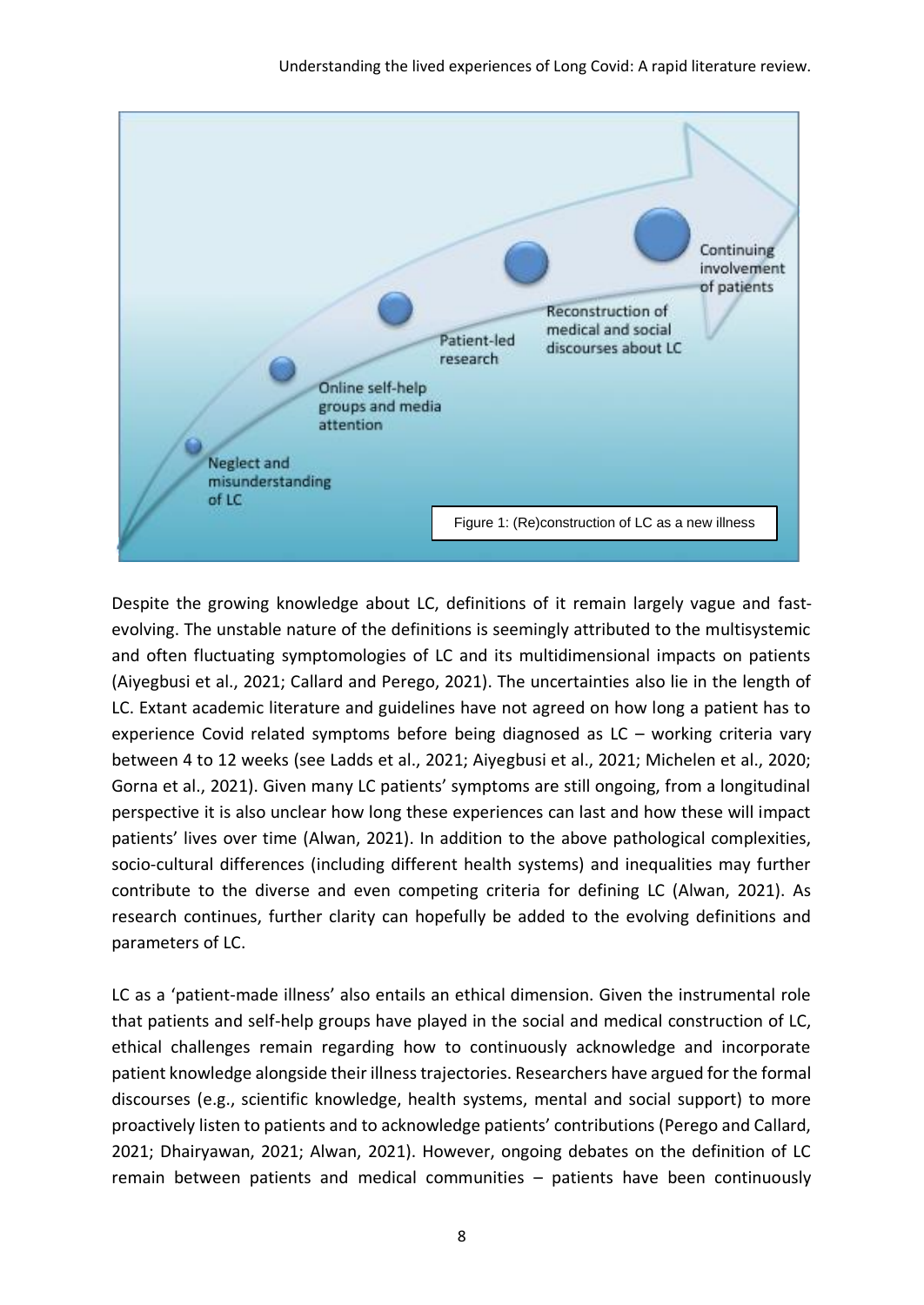challenged by the professionally defined notion of 'post Covid (acute) symptoms' (Yong, 2021). Patients have criticised this notion, suggesting it is too fragmented and thus fails to capture the chronic and multifaceted nature of their lived experiences (Alyebushi et al., 2021). From a more international perspective, the current understandings about LC are largely based on the western contexts and white populations. Therefore, a more representative approach is needed that better reflects the diverse, multi-cultural and ethnically varied nature of contemporary societies, in the ongoing constructions of LC across the world as well as within each country (Alwan, 2021).

## **4. The multifaceted and interconnected experiences of LC**



#### **4.1 Physical complications**

According to Ladds et al (2020, p. 2) people experiencing Long Covid have a "confusing array of persistent and fluctuating symptoms including cough, breathlessness, fever, sore throat, chest pain, palpitations, cognitive deficits, myalgia, neurological symptoms, skin rashes, and diarrhoea". Breathlessness and fatigue are two dominating symptoms. There has been a lack of attention paid to people who have not been hospitalised initially after getting Covid who now have "evidence of cardiac, respiratory, or neurological end-organ damage" and those who have persistent symptoms with no organ damage (Ladds et al., 2020, p. 2). There is now some emerging literature of how these multisystemic and fluctuating physical complications severely impact people's everyday lives, health and wellbeing, how people seek to manage the illness and attain support from health services, family, and friends.

#### *Managing symptoms and making sense of the illness*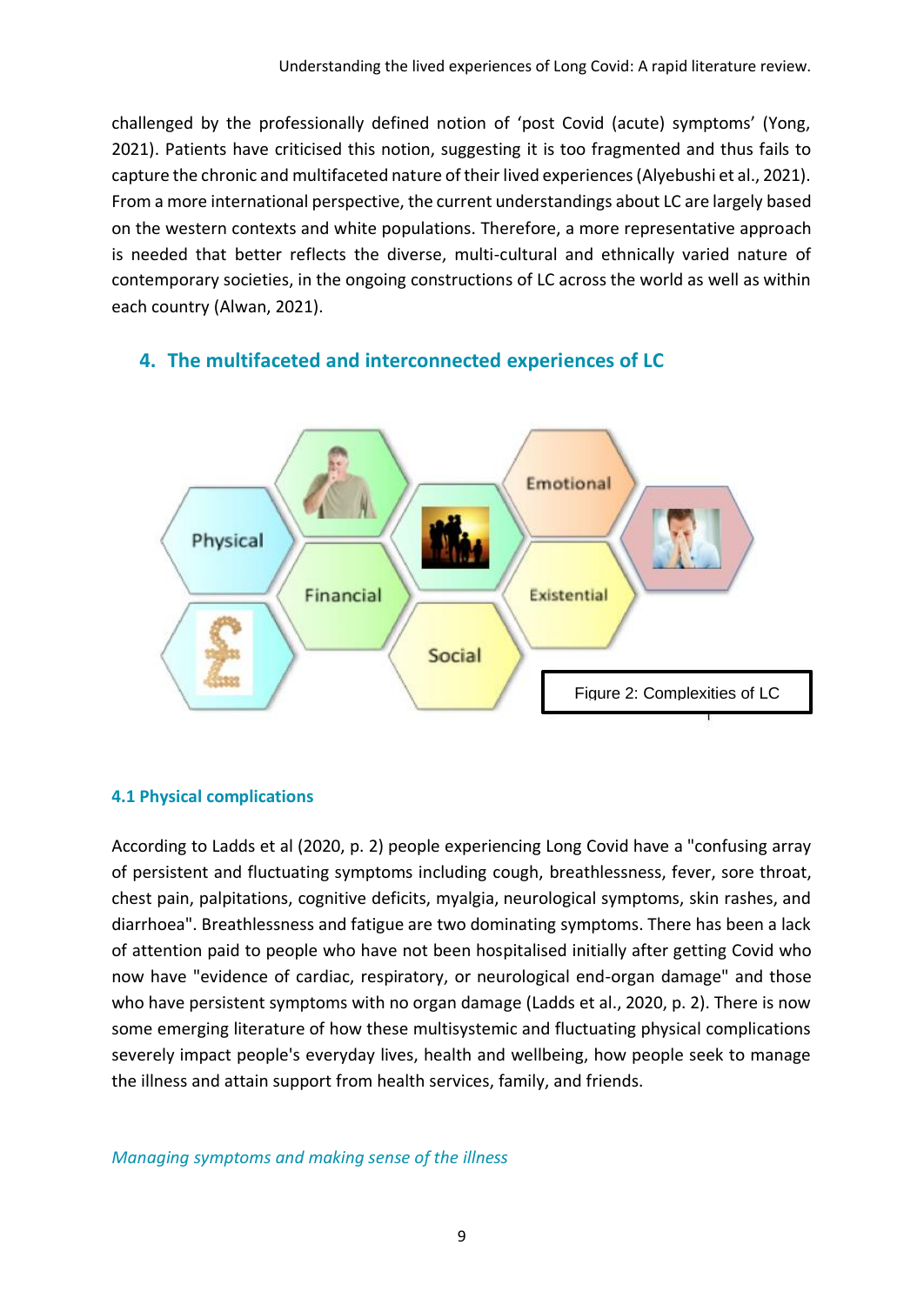People living with LC have described managing symptoms and making sense of the illness – often being forced to do so on their own. Kingstone et al (2020, p. 5) discuss the "hard and heavy work" of patients in enduring and managing symptoms, gaining access to health care and experiences of living in uncertainty and fear. Participants described having to manage symptoms alone without seeking the help or support of a GP (Kingstone et al., 2020). Those living with LC had to set realistic goals and pace themselves, for example giving themselves a break when doing household chores (Kingstone et al., 2020; Maxwell, 2020). They also sought a range of support including, peer support, online support, complementary therapies, special diets, and supplements (Kingstone et al 2020). Patients stressed the importance of resting (Humphreys et al., 2021). Callan et al. (2021) conducted a longitudinal study focusing on LC and brain fog. They conducted interviews and focus groups with follow up emails after 4-6 months of the initial interview (12 months into having LC), and described participants adopting coping strategies such as lowering self-expectations and prioritising rest. These strategies involved complex self-negotiation and activity trade-offs such as a limited return to work.

Maxwell (2020) has found that those living with LC can also suffer from poor mental health including low mood, depression, and anxiety. There was a particular sense of anxiety for those who were left in a "no man's land" about the severity of their Covid condition. Inconsistent advice from health professionals led to people carrying on as normal despite not having fully recovered, and there was a lack of information about the fluctuating nature of symptoms (Maxwell, 2020). After recovering from one symptom, it was devastating to find another appearing. A mismatch between advice and actual experiences created anxiety about why patients were not recovering. There were a wide range of Covid symptoms making people severely debilitated with different patterns emerging, for example for some a cough came later rather than at the beginning of the infection and others experienced fainting as a first sign of infection (Maxwell, 2020). Severe symptoms like high blood pressure and unbearable heart pain occurred some weeks into the illness. Managing this change in physical symptoms over time and the associated unpredictability was stressful, causing anxiety (Maxwell, 2020).

#### *Physical activity*

Humphreys et al's (2021) comprehensive study explored LC and the role of physical activity (PA). Four key themes were identified: the interconnection of physical and psychological symptoms; lack of clear and consistent PA-related advice; learning to balance symptoms and activity; and adapting to an altered life. All participants reported PA as being drastically reduced. Participants were housebound for many weeks or months. Self-care and housework became difficult; formal exercise was 'inconceivable' (Humphreys et al., 2021). Medical professionals did not give conclusive advice on how to manage PA. Thus, participants turned to online sources looking for information on other viruses. It was difficult to engage with PA as this would lead to fatigue, relapses, breathlessness and heart palpitations. Many patients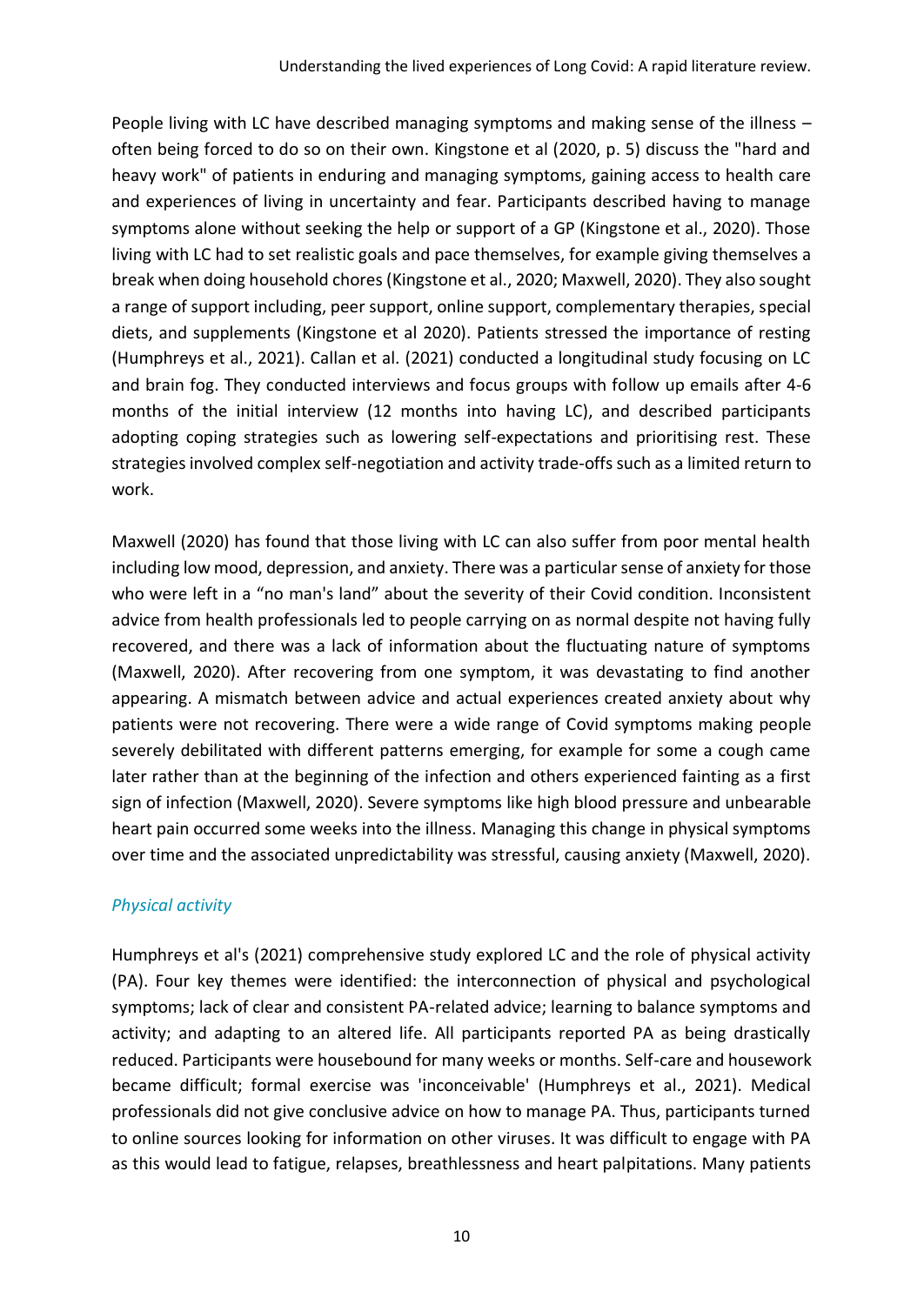described using their limited energy reserves strategically, planning their day and selecting activities that would benefit their wellbeing such as walking, getting outdoors, or fulfilling caring duties (Humphreys et al., 2021).

Guidance of PA was not tailored to the complexity of LC. Humphreys et al's (2021) research suggests that pacing should be tailored to the individual, based on biographical factors, the life-stage, current physical function and activity history, and that patients should be monitored (by professionals or via self-monitoring). Patients who saw PA as being core to their identity pushed themselves to do PA even if this caused relapses, whereas others feared the impact PA would have on their long-term health. The authors also argue for a multidisciplinary approach to support people with PA, collaborating with sports medicine, centres of well-being, behavioural science and a range of medical professionals (Humphreys et al., 2021). Humphreys et al. (2021) found that family and friends were also very important in supporting participants and became 'physical activity companions', for instance accompanying participants on everyday walks. Activities of daily living (ADLs) such as housework, gardening and outdoor activity were very important for normality and mental health.

In other research (Kingstone et al., 2020), patients have reported that the NHS 'Your COVID recovery' website's recommendation of graded activity was 'unhelpful', leading to negative impacts for some. One participant said that she could not get out of bed after following the recommendation. Demonstrating the potentially confusing messages and recommendations from healthcare services while they seek to understand LC, one participant in Humphrey et al's (2021) study described a doctor recommending that they not push themselves too much physically. Décary et al. (2021) promote a "Stop. Rest. Pace'' principle to help manage LC patients' lives and recovery in a safe manner. A key message from this editorial is the importance of not over-burdening LC patients with their proposed rehabilitation and other exercises, as mismanagement of physical activities may cause harm instead of improving LC patients' conditions.

The findings from these studies illustrate that LC has an impact on people's day-today life and functioning, making it difficult for individuals to fulfil their normal everyday responsibilities. Pacing and prioritising are presented as useful strategies to manage LC (Kingstone et al., 2021).

#### **4.2 Emotional distress: stigma, disbelief and loneliness**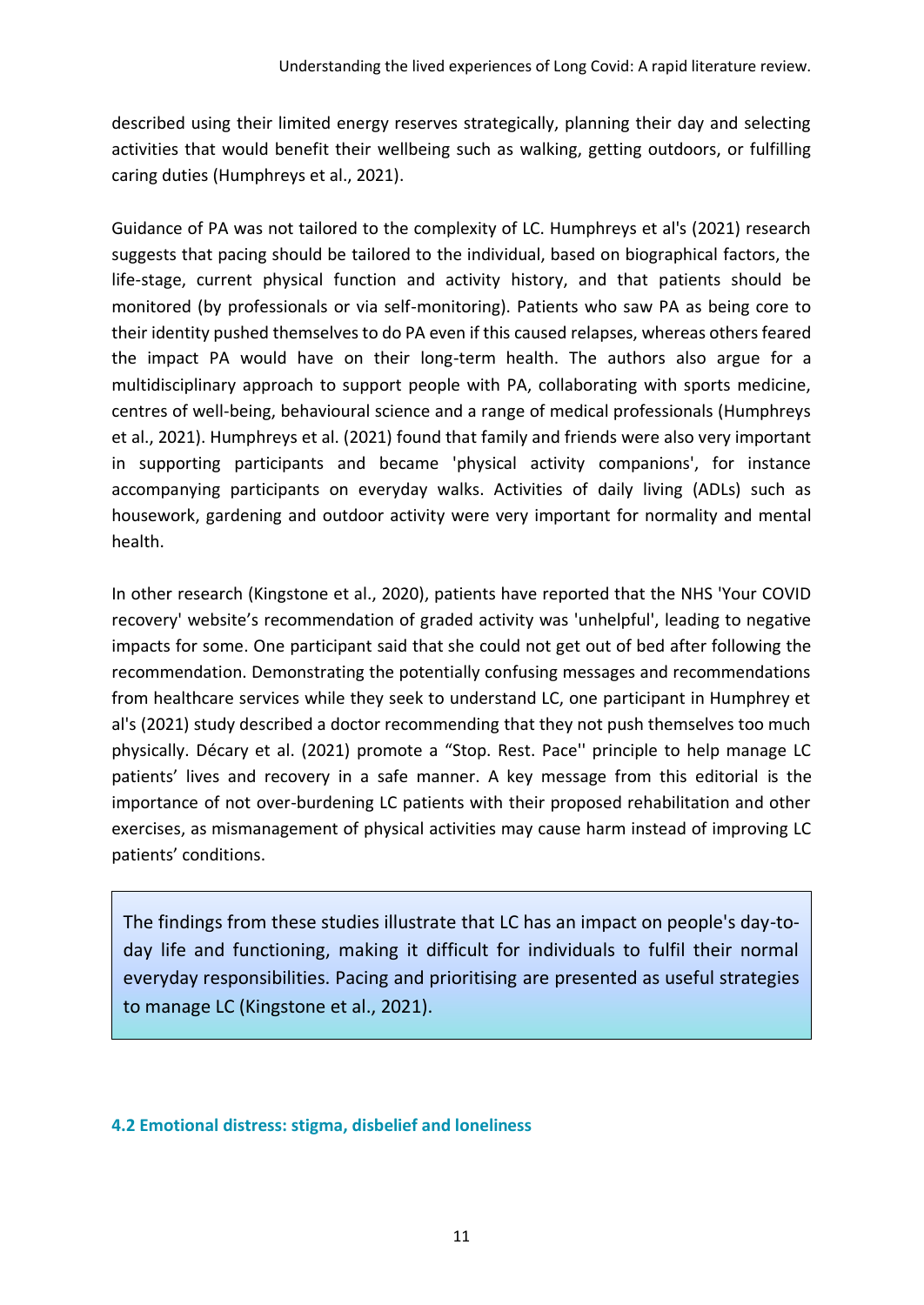Existing studies illustrate a sense of stigma, guilt, shame, and feelings of loneliness amongst LC patients (Ladds et al., 2020; Callan et al., 2021). For example, Ladds et al's (2020) study highlights a heavy sense of loss and stigma amongst those living with Long Covid.

In a NIHR report about 'living with Covid' (Maxwell, 2020), there was a sense of stigma amongst participants about not being believed about their illness by health professionals, employers, or family and friends. Particularly as LC was a new and emerging phenomenon, this lack of trust made people feel very isolated and lonely, and led to them questioning themselves and their condition. Iqbal et al. (2021) have argued for the importance of educating patients and the public about the nature of LC to reduce the stigma associated with it.

Callan et al. (2021) have found a sense of guilt and shame in relation to difficulties returning to work or previous levels of function; these sensations are exacerbated by the lack of understanding from others about these problems. Participants stated that they had to conceal difficulties they were facing that were not physically visible to others, such as difficulties with language and memory (Callan et al., 2021). Participants found themselves in a frustrating, stigmatising, and frightening situation, with LC damaging their functional ability, personal and professional identity.

In exploring the experiences of doctors with LC, Taylor et al. (2020) have found that this group felt a sense of guilt and stigma about being ill. This is associated with a culture of invulnerability within medicine: doctors felt that being ill could be seen as a weakness or letting down the profession. However, the experience of having LC, and of facing difficulties themselves in finding medical help within the NHS, helped doctors to understand LC experiences from the perspective of patients themselves. These doctors thus felt that they would be able to offer more support and empathy to LC patients in their own practice (Taylor et al., 2020).

#### **4.3 Lack of support from the health care system**

Existing studies find that people with LC often experienced a lack of support or clear advice from health professionals, NHS services and GPs (Ladds et al., 2020; Maxwell, 2020; Callan et al., 2021; Humphreys et al., 2021). LC patients felt that they required more guidance from health professionals (Humphreys et al., 2021). Participants in Kingstone et al's (2020) study found it hard to find a GP who would believe their symptoms were real, although they acknowledged the uncertainty faced by doctors at the time due to a lack of knowledge and evidence of LC as a new emergent illness.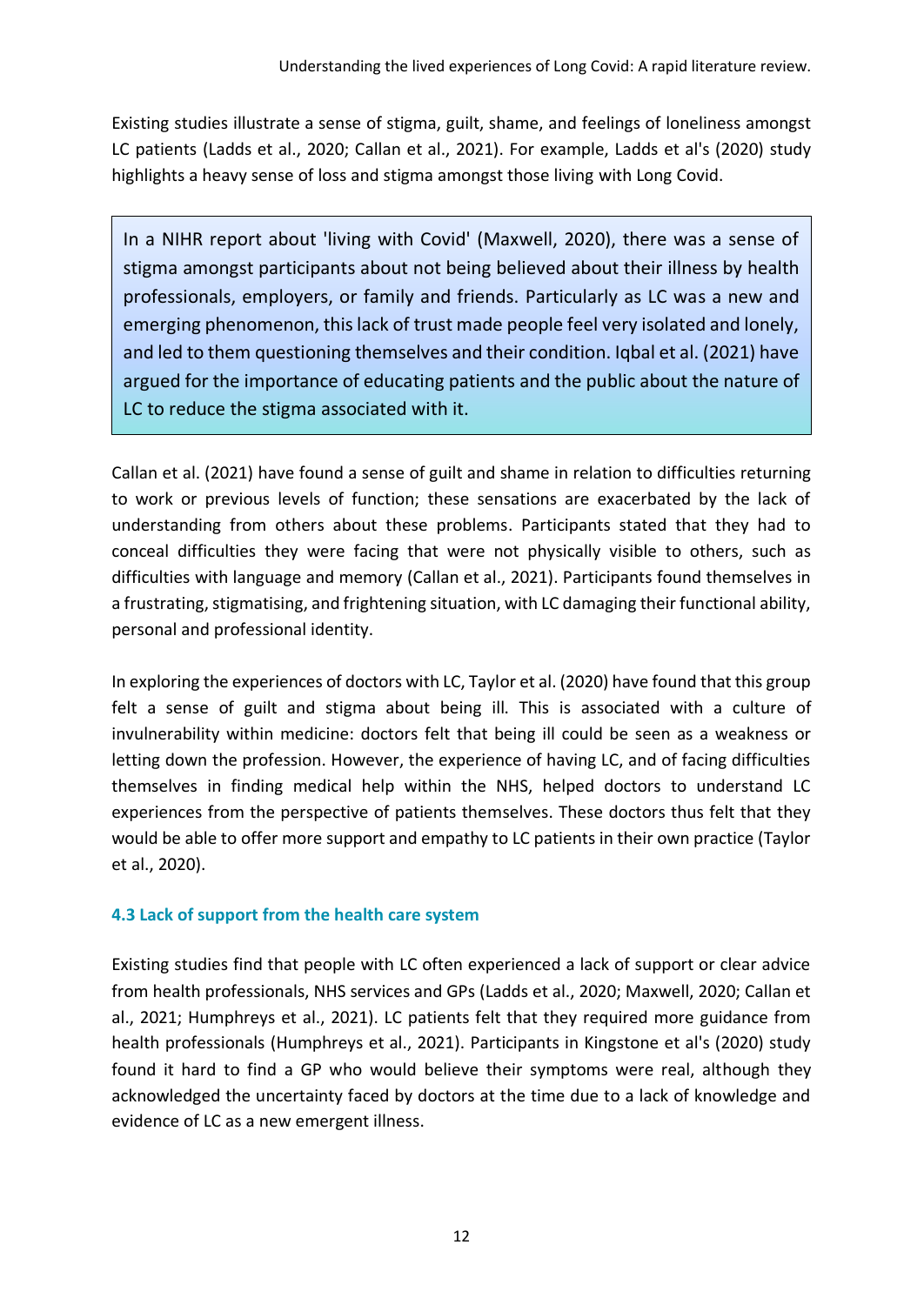Patients had to work hard to demonstrate that their symptoms were real and attempted to persuade healthcare professionals to help them (Kingstone et al., 2020). Neurocognitive symptoms of LC added difficulties to communicating and self-advocating with professionals (Callan et al., 2021). Patients also faced discontinued and often fragmented care (Ladds et al., 2020).

In Callan et al's (2021) study participants felt frustrated, angry, and hopeless when healthcare professionals dismissed their symptoms as "in your head", secondary to depression or anxiety or not being real. On the other hand, where participants' symptoms were acknowledged and they felt believed there was a "sense of huge relief and validation", which they perceived to be a small victory (Callan et al., 2021).

Recommendations for improvements in health services in these studies include patients being assessed face-to-face, investigating the cause of symptoms, taking a multi-disciplinary approach, having a one-stop clinic and receiving continuous support from the GP at every stage of the illness (Kingstone et al., 2020; Taylor et al., 2020; Callan et al., 2021). Atherton et al. (2021) emphasise the importance of 'relationship-based care', arguing that the patientdoctor relationship is vital in the management of people with LC. They argue that GPs need to listen to LC patients and their families, offer empathy and support, and help to navigate the illness and in putting everything together. Professionals need to listen to patients (Ladds et al., 2021). Participants in Kingstone et al's (2020) study also emphasised the importance of the GP helping patients at every stage. Finally, Ladds et al. (2021) recommend the importance of integrating different healthcare services and specialities through a one-stop shop service in primary care run by generalists rather than a single specialist, allowing for continuity of care and personalised rehabilitation. This would involved Integration and education of allied healthcare professionals, psychologists and occupational health teams.

### **4.4 The role of family, friends and partners**

The lack of understanding of LC expands beyond the medical sphere to employers, family and friends, which can leave people frustrated (Humphreys et al., 2021). Participants in Kingstone et al's (2021) study cited not being believed by family and friends, particularly due to the invisibility of some symptoms. For example, one patient in this study was told by her GP that she was experiencing anxiety (rather than having breathlessness due to lung damage) and that there was nothing else wrong with her. Her husband was not supportive either, so when she informed him of this diagnosis it made everything worse. A lack of support from her partner led to the participant feeling very lonely with no one to talk to (Kingstone et al., 2021). Other experiences included LC sufferers constantly having to explain why they were resting.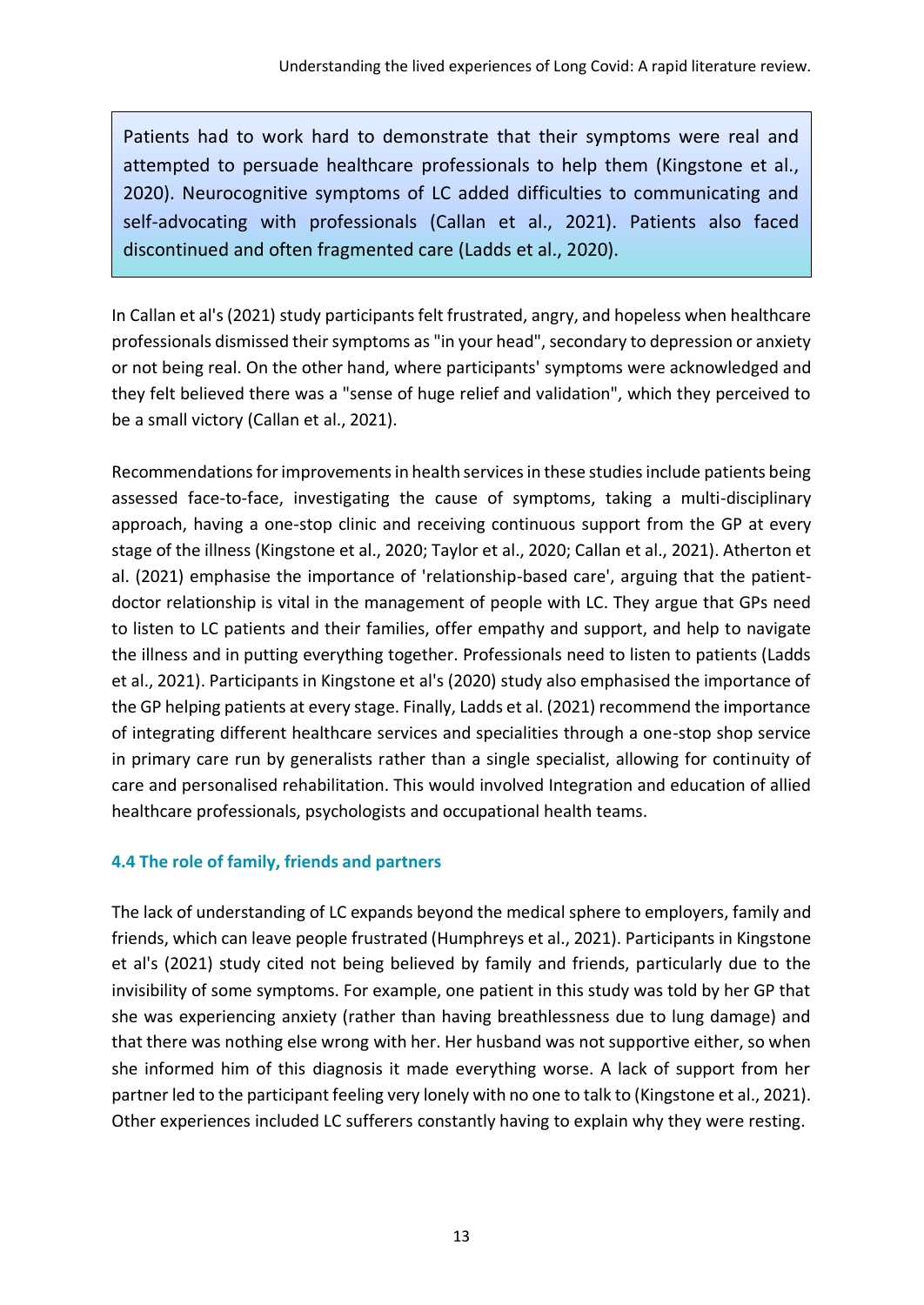However, the important role of family and friends in providing support to those with LC is also emphasised in studies.

Family played a crucial role in supporting those with LC; this included family being informal carers, supporting self-care activities such as cooking, providing emotional support and over time understanding what LC is (Humphreys et al., 2021). Maxwell (2020) emphasised the importance of support from spouses, family and friends in recovery.

However, the cyclical nature of the illness can be very difficult for supportive family and friends who may celebrate any small improvement in health and then struggle themselves to cope with patient relapses. Thus, as well as support for LC patients, ongoing support for family and friends is also required (Maxwell, 2020).

#### **4.5 The impact on employment**

In Callan et al's (2021) study, participants described an inability to return to work at all or to their normal functional level. Those who did return to work reduced hours or asked others to check their work which linked into anxieties about making mistakes, self-doubt about abilities, lack of self-worth and a changed professional and personal identity (Callan et al., 2021). Furthermore, experiencing symptoms such as fatigue and brain fog 'severely limited' prospects of returning to work or finding new employment for those experiencing ongoing symptoms (Ladds et al., 2020). The debilitating symptoms of LC like brain fog, sore throats and severe fatigue impacted not only one participant's health but also her work and social life (Maxwell, 2020). The uncertainty of the condition meant that it was difficult for her to predict when she would fully recover (Maxwell, 2020).

In a *Guardian* article the experience of one single mother is captured (Pidd, 2021). The single mother experiencing LC lost her job and was facing financial struggles living on Universal Credit, having to use savings to pay bills. She experienced tiredness and difficulty in walking. She felt her life, in which she had worked hard to provide security for herself and her child, was slipping away.

A study focusing on doctor's experiences of LC found that doctors were often expected to come quickly back to work; many doctors expressed fears of returning too soon (Taylor et al., 2020). Thus, LC has significantly transformed and impacted people's livelihoods, financial circumstances, ability to lead their normal working lives and return to work.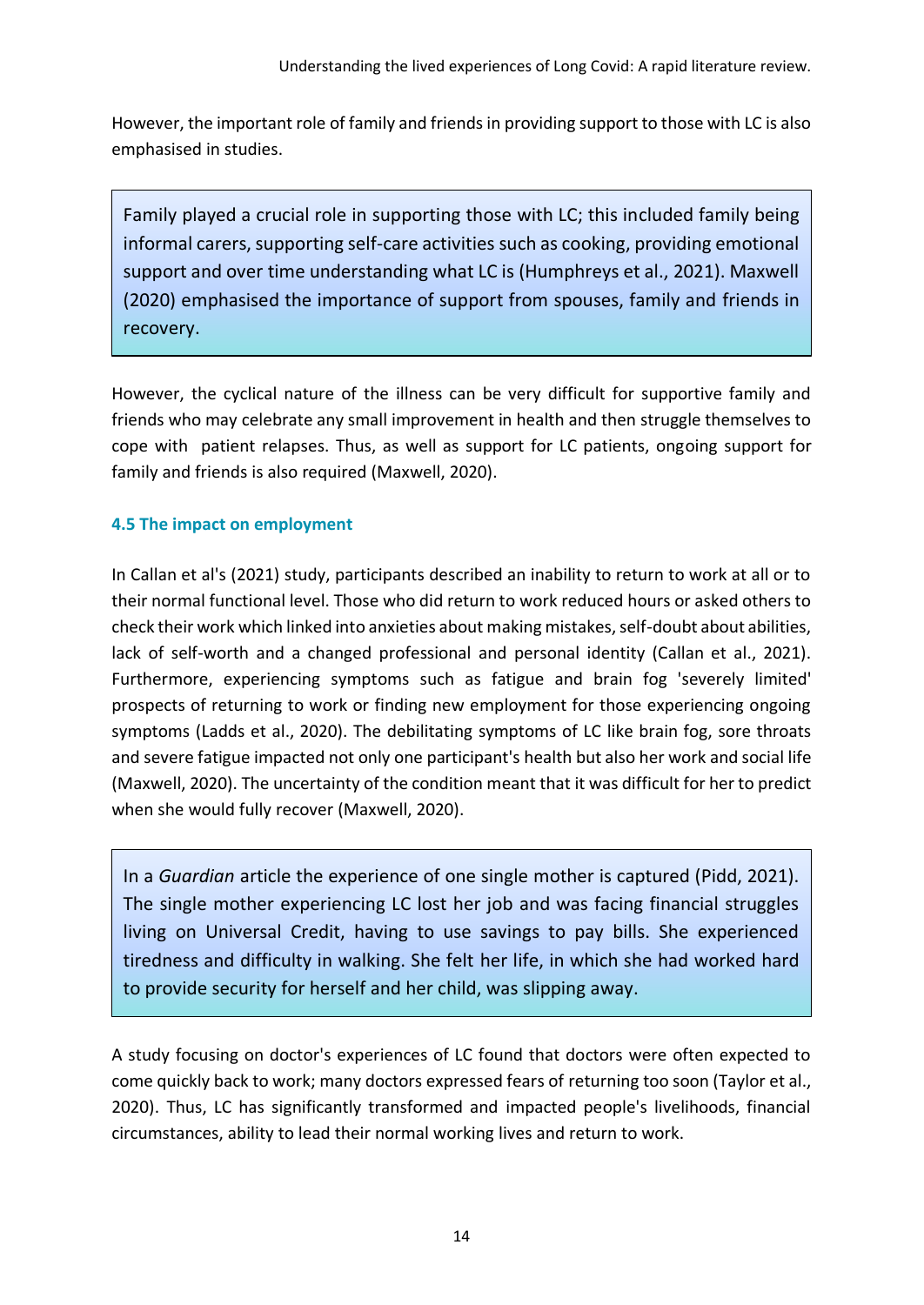#### **4.6 Loss of meaning and identity**

Overall, LC has been found to impact people's identity and sense of self. Ladds et al. (2020, p 9) found that a "spoiled identity" was common amongst their 114 LC participants; the illness not only impacted activities and routines but also their identity as "healthy, independent and successful selves". Callan et al. (2021) also state that chronic illnesses can create a 'spoiled identity' and disrupt a sense of purpose and self. LC can disrupt an individual's professional self, interpersonal relationships, and overall sense of who one is. It can be hard to resume activities that are central to an individual's core identity, including parenting, PA and employment (Humphreys et al., 2021). Humphreys et al. (2021) found that particularly for young participants LC has an impact on their sense of self. They face a significant psychological struggle and have to adjust to an uncertain future. It is evident from the literature that there are identity related struggles from LC, disrupting everyday life, functioning and futures. Overall, it is also important to focus on the socioeconomic impact of LC, including return to work, impact on finances and identities, alongside the impact on health.



#### **5. Patient agency**

Unique in patients' responses to LC is their active negotiations with society to have their voice heard and needs addressed in various ways. As discussed above, patients have collectively constructed the parameters of LC, often through online communities. Rushforth et al. (2021)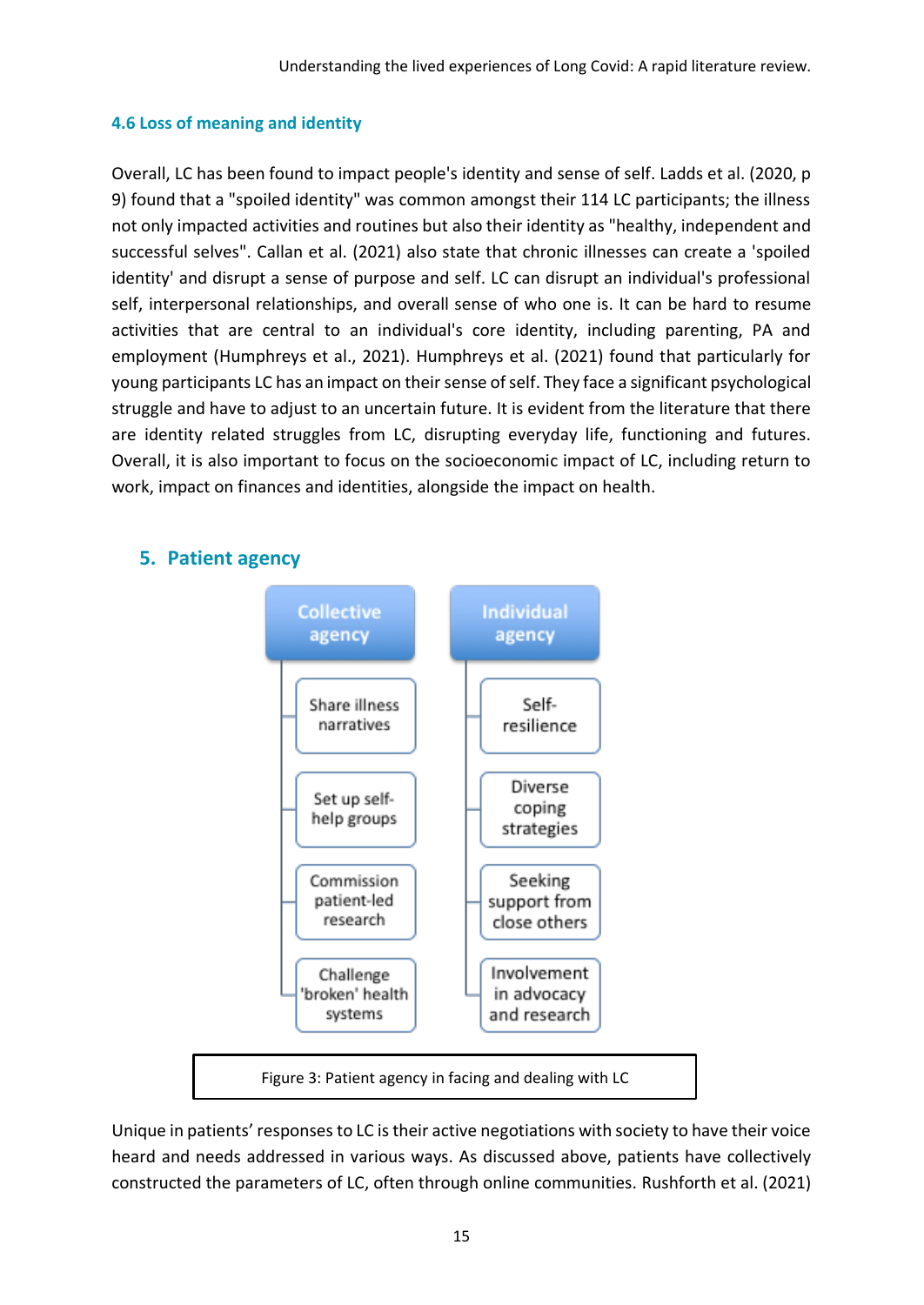explored 114 UK-based LC patients' 'illness narratives', capturing their lived experiences of LC in the intersections between their individual lives and socio-cultural structures. Despite the individual agency of LC patients being neglected in the early onset of the pandemic, they often sought to reach out to their fellow patients and like-minded professionals to challenge the prevailing discourse of Covid-19 as a short-lived respiratory disease (Callard and Perego, 2021). The collective agency of LC patients can also be seen from the varied patient-led research activities, which have been conducted by patients for their own benefit. Patient groups, such a[s the Patient-Led Research Collaborative,](https://patientresearchcovid19.com/research/) have comprehensively conveyed vivid pictures of patients coping with LC. Their findings have affirmed the widely recognised LC symptoms (e.g., fatigue, brain fog, respiratory issues) and also highlighted experiences and issues (e.g., social and mental impact, menstrual change) that were initially overlooked by the medical community (Assaf et al., 2020).

The LC patients' agency lies in their endeavours to reshape the 'broken' healthcare systems (Rushforth et al., 2021). LC patients have voiced their frustration, emphasised the importance of finding the 'right' GP (who will demonstrate understanding, empathy and support), and demanded improvements more broadly within the health services (Kingston et al., 2020; Callan et al., 2021). By using storytelling as an accessible medium, LC patients have united their individual narratives of suffering to construct "a shared account of rejection by the health system, and a powerful call for action to fix the broken story" (Rushforth et al., 2021: 7). The patients' contributions to develop a more LC-competent care system has been further compounded by healthcare professionals who have suffered from LC. Being both a patient and a practitioner, they have drawn on their professional knowledge alongside patient experience to more directly and adequately shape the ongoing construction of support and care for LC patients (Taylor et al., 2021).

Another, often overlooked, aspect of patients' agency in facing LC is their individual resilience. While having to cope with the multifaceted challenges and deeper distresses (e.g., loss of identity) of living with LC, patients have shown their resilience to develop varied selfmanagement strategies to legitimate their experiences and navigate their everyday lives (Kingston et al., 2020). For example, some LC patients challenged doctors' advice on graded exercise, which they found was detrimental to rather than beneficial for their recovery (Callan et al., 2021). As social beings, patients have also actively sought understanding and support in the rich matrix of their relationships, often from their family and friends as informal carers (Humphreys et al., 2021). Many patients turned to advocating online and/or participating in research as means of revealing their 'fragmented inner monologue' and reforming social discourses on LC. Despite patients' dynamic responses, their agency remains largely overlooked due to the absence of adequate health and social care, as well as the overemphasis on the authority of professional expertise (Kingston et al., 2021; Callard and Perego, 2021). Therefore, a more patient-centred approach has been called for to empower LC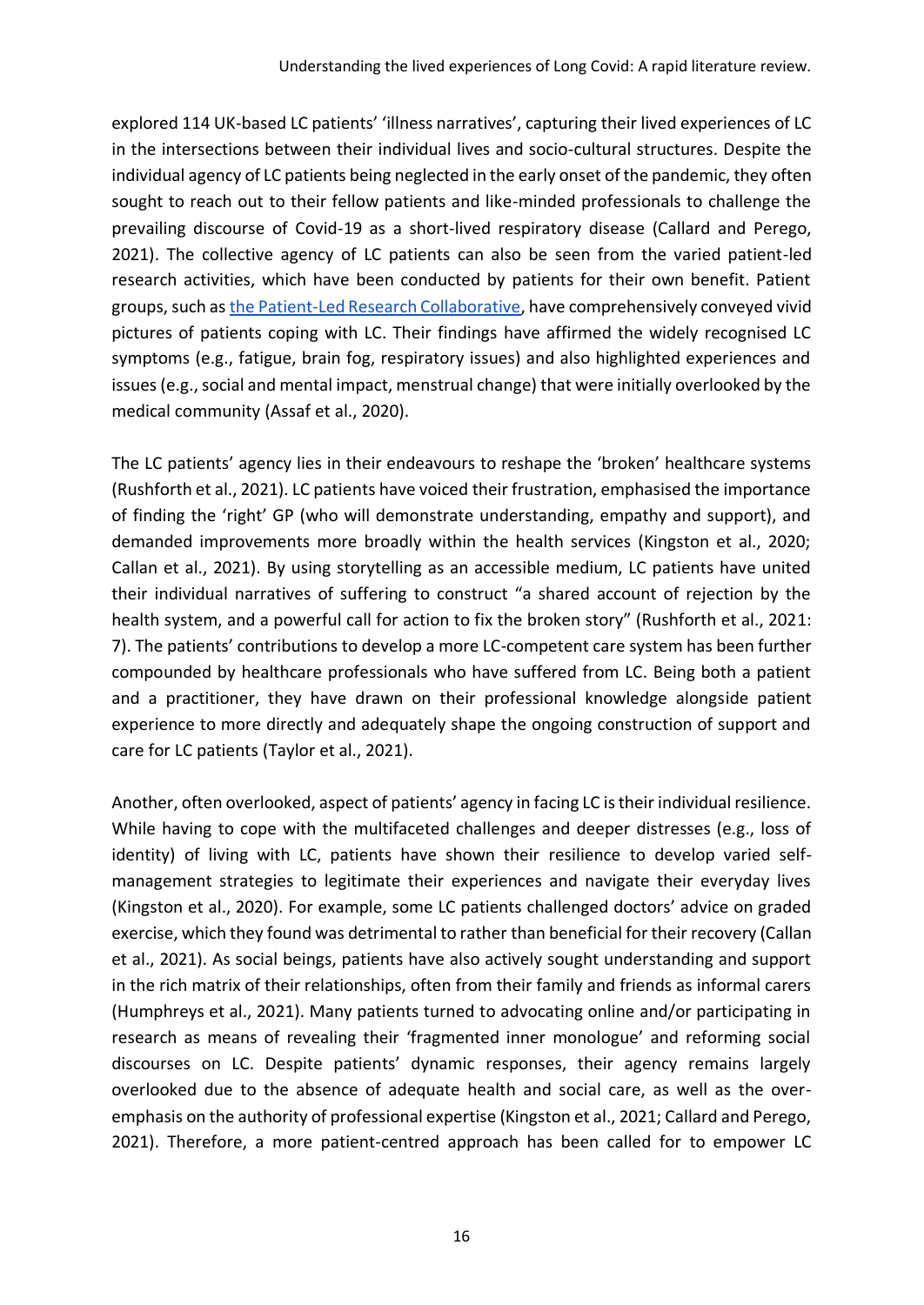patients in the doctor-patient relationship and further improve their access to care and support at a more holistic level (Ladds et al., 2021).

#### **6. Knowledge gaps and directions for research**



empirical evidence from previous research.

Given the rapid pace of research on LC, understanding about it as both a medical and sociopsychological experience will undoubtedly continue to evolve in the coming months and years. One significant knowledge gap we have observed in this review is a lack of in-depth analysis of the nuanced experience of LC. A number of short academic articles, including editorials, perspectives and commentaries, have briefly discussed a broad range of the issues that need to be addressed in future LC research and practice (e.g., inequalities, inadequate healthcare resources and guidance, patient agency) (e.g., Gorna et al., 2021; Alwan, 2021; Callard and Perego, 2021). Meanwhile, evidence-based qualitative and quantitative studies have revealed the varied causes, experiences and impacts of LC in patients' physical, emotional, family and societal lives (Humphreys et al., 2021; Kingston et al., 2021; Callan et al., 2021; Petersen et al., 2020). These studies, however, are largely descriptive in nature and thus have not yet developed in-depth understandings of how individual meanings and sociocultural norms are embedded in the lived experience of LC patients. While it is not inconceivable that academics are still at a relatively early stage in their exploration of LC, as a new and greatly complicated entity, we argue that future research should pay more attention to LC as an embodied experience that interconnects the patient's body, relationships and the very meaning of their social and existential being (e.g., how persistent bodily disorders challenge patients' taken-for-granted identities as a healthy and/or autonomous being).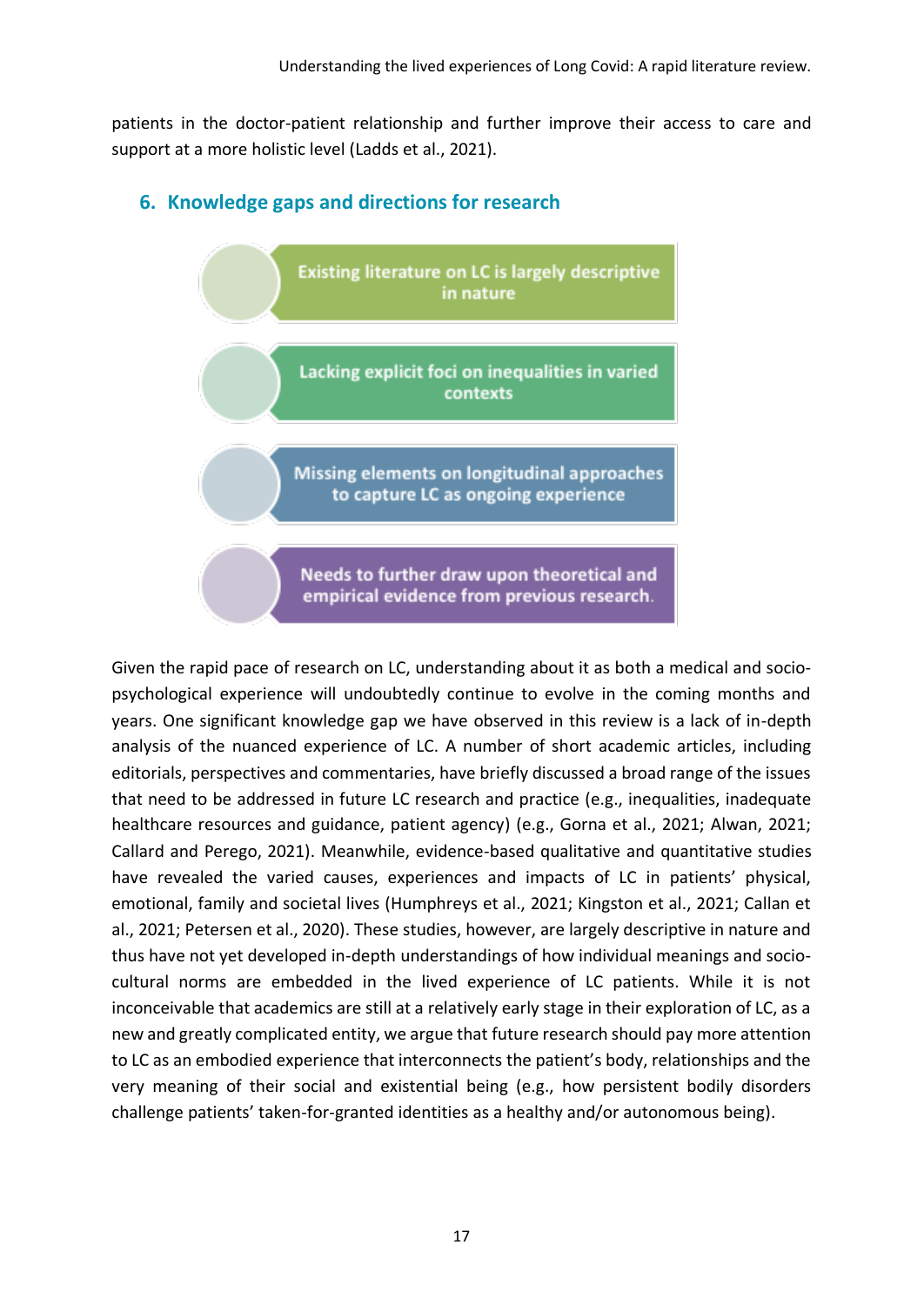Another overlooked aspect of LC experiences is the inequalities faced by patients from varied backgrounds. Those in deprived areas and from ethnic minority groups may have particularly high instances of LC and the challenges they face can be compounded by both LC and their disadvantaged socio-economic position (Katikireddi et al., 2021; ONS, 2021). This dimension of LC experiences has been largely underexplored (Alwan, 2021). There is also a lack of research on ethnic minority groups in current LC research, which is predominantly based in the western context and often sees LC patients as a homogenous group. Future research needs to integrate LC patients from diverse social and ethnic backgrounds to better represent the demographics of wider society. By drawing on the rich body of literature regarding inequalities in health and social care (not necessarily on LC), further investigations should explore how deprivation and structural racism can disempower LC patients from accessing adequate care and further challenge their multifaceted well-being. For example, Meer et al (2020) state that there is an increased risk of ill-health amongst ethnic minorities reflecting underlying inequalities in housing, employment and income. Socioeconomic disadvantage and racial discrimination within the healthcare system can lead to misdiagnosis and inequality in access to healthcare services (Qureshi 2019; Meer et al 2020). Inequalities are also present for those facing gendered and age-related discrimination. Medical research has found that women and those in particular age groups and with certain health conditions are at higher risk of suffering from LC complications (Sudre et al., 2021); however, their lived experiences and needs have been largely under-researched thus far. Therefore, it is important and necessary to integrate LC patients' biological and biographical characteristics into future research.

There is also a lack of longitudinal elements in current understandings of LC, despite the condition being experienced in a persistent and often fluctuating manner. Most empirical studies have failed to capture the illness trajectories of LC, how the ongoing experience of LC symptoms continuously shape patients' everyday lives, and how fast-changing medical and social dynamics can shape the lived experience. The few exceptions to this include Callan et al. (2021) who explored the progressing symptoms of brain fog through follow-up interviews. The lack of ongoing perspectives limits our understanding of LC as a more chronic condition that requires longitudinal observations and analyses to continuously identify and support LC patients' values and needs alongside their illness trajectories.

Finally, despite LC being claimed as a completely new illness, it is not an entirely foreign experience in biomedical and social research contexts. Researchers have drawn on other chronic illnesses, such as myalgic encephalomyelitis and chronic fatigue syndrome (ME/CFS), to navigate their explorations of and resultant support for LC patients. For instance, based on experiences of mismanagement of ME/CFS patients, Décary et al. (2021) emphasise the importance of managing LC rehabilitation in a safe and person-centred manner. Not only can research on LC symptomology learn from previous research, the social research on LC patients' experiences can also seek inspiration from many existing studies on illness, body and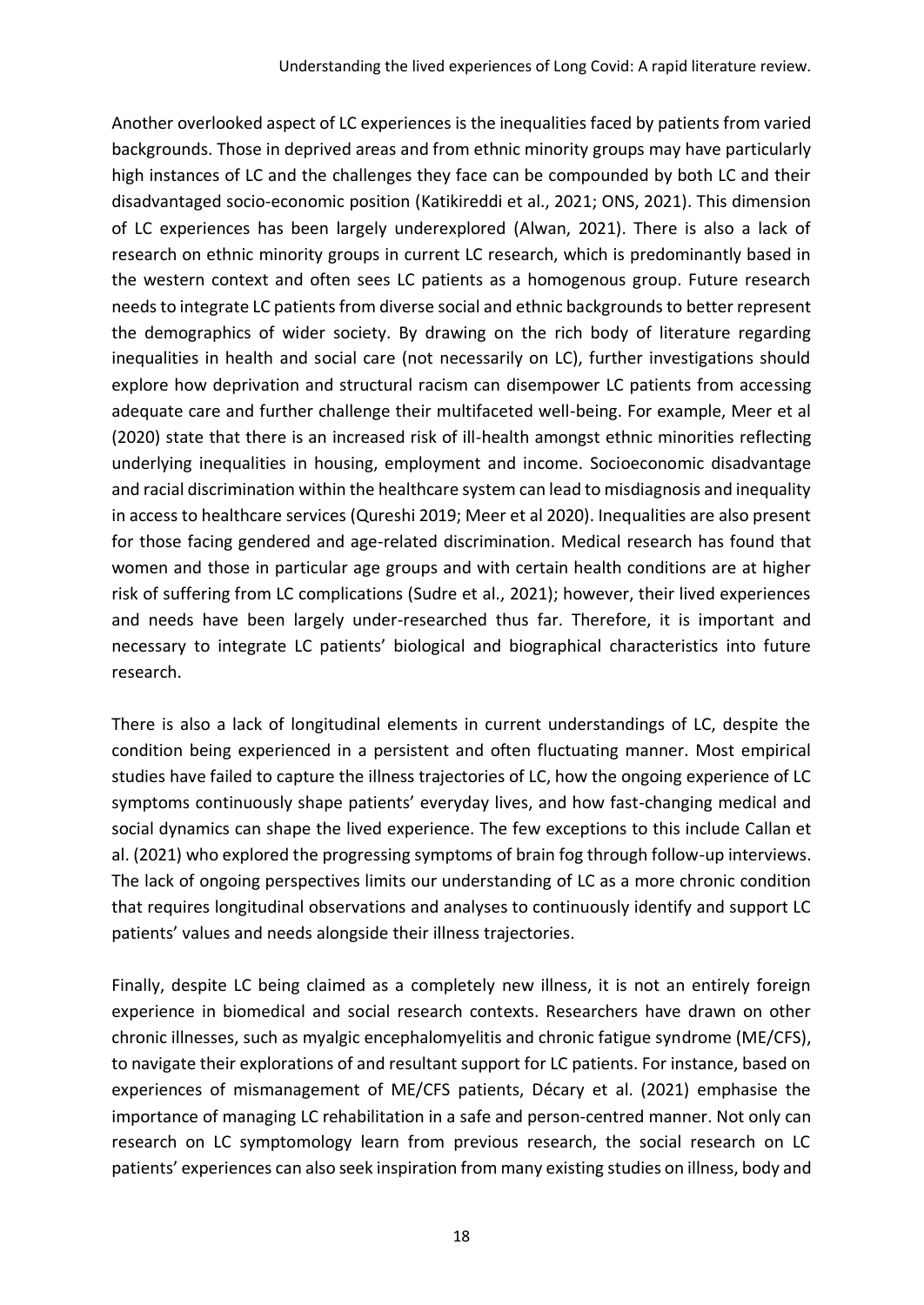other relevant topics in wider paradigms. During this review, we confronted two prominent theoretical lenses that we believe are of particular relevance to our LC project: (1) illness narratives which can provide a social constructionist ontology to understand how sociocultural norms speak through individual experiences of LC (Kleinman, 1988; Rushforth et al., 2021), and (2) testimonial injustice,<sup>1</sup> which highlights an epistemological stance to acknowledge the knowledge and lived experience of LC patients as an overlooked group (Fricker, 2007; Dhairyawan, 2021). It is worth noting that we are not suggesting the above lenses are the only theoretical frames to explore LC, as more theories will be incorporated into understanding LC as ours and others' research progresses.

#### **7. Conclusion: a new study exploring ongoing experiences of Long Covid**

This rapid literature review has illuminated key knowledge gaps in understanding of LC as a unique and multifaceted experience, which may be closely connected both to people's physical conditions and their socio-demographic circumstances. To address the above gaps, we have launched a qualitative longitudinal project to explore the ongoing experiences and impacts of LC in the United Kingdom based on six British cohort studies<sup>2</sup>. This project, which is a collaboration between University College London (UCL) and the University of York, will conduct longitudinal interviews with 80 self-identified LC patients, their cohabiting family or a friend, and 20 healthcare professionals. We will oversample LC patients from ethnic minority and disadvantaged socio-economic backgrounds (particularly, South Asian backgrounds in Bradford) to explore how underlying inequalities may further shape the lived experience of people with LC. By adopting an in-depth and open-ended approach to our interviews, we aim to understand both the complex and fluctuating symptoms associated with LC and also how living and coping with LC is shaped by and also shapes individual lives, health systems and wider society. As such, our project will focus on how LC patients, family members and wider support networks perceive, live with and respond to the multifaceted effects of LC. The analytical lens of our project is reinforced by the longitudinal approach – collecting three waves of interviews from a diverse range of participants over 18 months between Autumn 2021 and Spring 2023. As such, this project can help capture complex pictures of Long Covid and its illness trajectories, capturing more clearly the intersections between individual lives and broader socio/health structures. Furthermore, we will investigate how these experiences may shape LC patients' ways of making sense of their health, relationships, social lives and the sense of who they are during and even beyond their illness trajectories. We hope that such vivid and reflexive evidence will contribute to

<sup>&</sup>lt;sup>1</sup> Testimonial injustice refers to a form of epistemic injustice where a person's voice is discounted and their credibility of knowledge is overlooked due to their socio-cultural identity/status (e.g., gender, ethnicity, class, profession).

 $^2$  These cohort studies include Born in Bradford (the parents of children born 2007-2011), the Millennium Cohort Study (born 2000-02), Next Steps (born 1989-90), the 1970 British Cohort Study (born 1970), National Child Development Study (born 1958) and the National Survey of Health and Development (born 1946).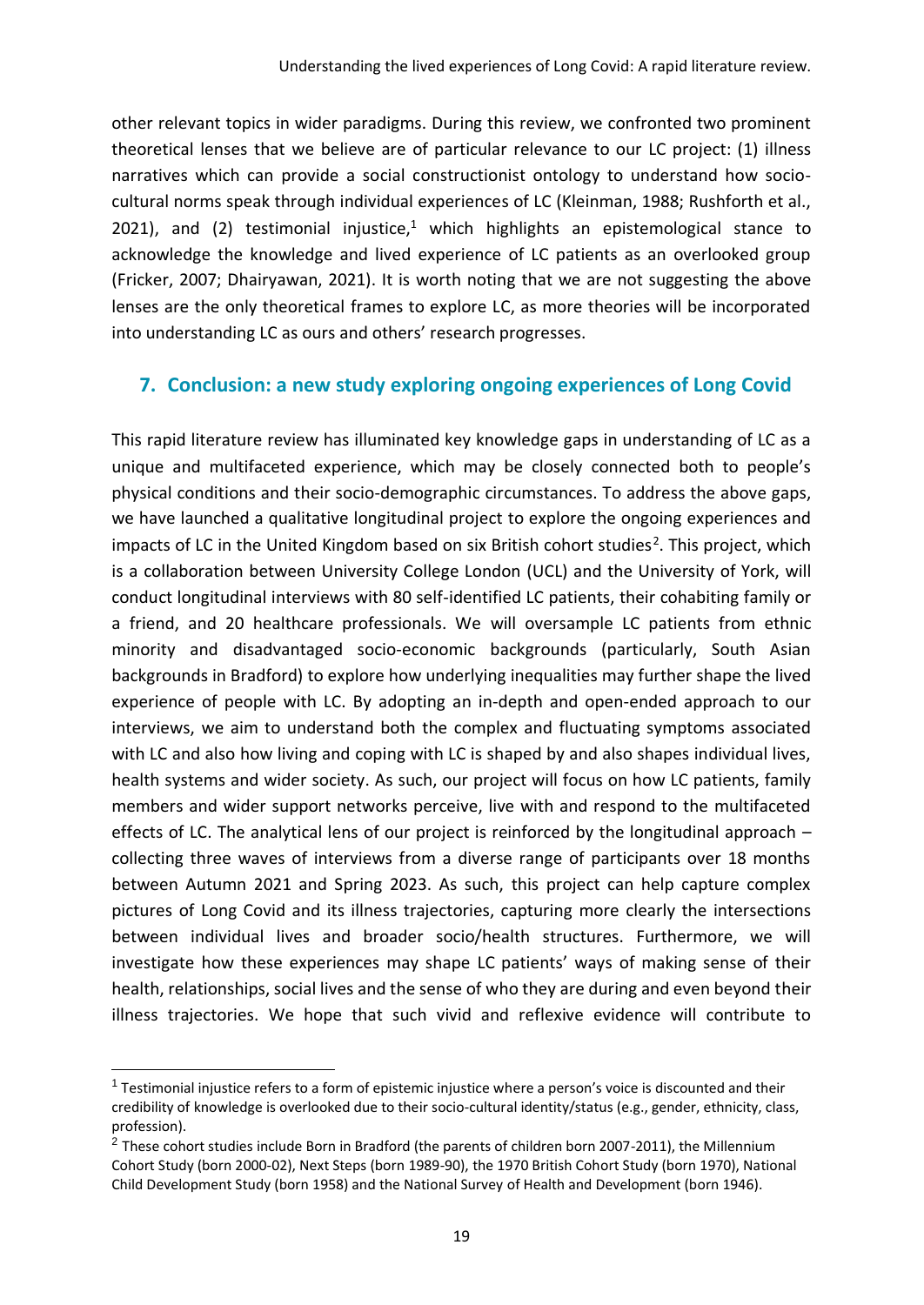improving practice and policy, helping to better recognise and support the needs of LC patients, their family and social networks and wider social-health care structures.

#### **8. References**

Alwan, N. (2021). The road to addressing Long Covid. *Science*. 373 (6554). 491-493. doi: 10.1126/science.abg7113

Aiyegbusi, O.L., Hughes, S.E., Turner, G., Rivera, S.C., McMullan, C., Chandan, J.S., Haroon, S., Price, G., Davies, E.H., Nirantharakumar, K. and Sapey, E., (2021). Symptoms, complications and management of long COVID: a review. *Journal of the Royal Society of Medicine*. 0 (0). pp1-15.

Assaf, G., Davis, H., McCorkell, L., Wei., H. O'Neil, B., Akrami, A., Low, R., Mercier, J., Adetutu, A.et al. (2020). Report: What Does COVID-19 Recovery Actually Look Like?. Available at <https://patientresearchcovid19.com/research/report-1/> (access on 1st September 2021).

Atherton, H., Briggs, T., & Chew-Graham, C. (2021). Long COVID and the importance of the doctorpatient relationship. *The British journal of general practice*. 71(703). pp 54–55. <https://doi.org/10.3399/bjgp21X714641>

Callan, C., Ladds, E., Husain, L., Pattinson, K., & Greenhalgh, T. (2021). "I can't cope with multiple inputs": Qualitative study of the lived experience of 'brain fog' after Covid-19. *medRxiv*. doi: 10.1101/2021.08.07.21261740 [preprint]

Callard F, and Perego E. (2021) How and why patients made Long Covid. *Social Science and Medicine*. 268. doi: 10.1016/j.socscimed.2020.113426.

Décary, S., Gaboury, I., and Poirier, S., et al (2021). Humility and Acceptance: Working Within Our Limits With Long COVID and Myalgic Encephalomyelitis/Chronic Fatigue Syndrome. *The Journal of orthopaedic and sports physical therapy*. 51(5). pp 197–200. doi: 10.2519/jospt.2021.0106

Dhairyawan, R. (2021). The medical practice of silencing. *The Lancet*. doi: 10.1016/S0140- 6736(21)01659-7

Fricker, M. (2007). *Epistemic injustice: Power and the ethics of knowing*. Oxford: Oxford University Press.

Gorna, R., MacDermott, N., Rayner, C., O'Hara, M., Evans, S., Agyen, L., Nutland, W., Rogers, N., Hastie, C. (2021). Long-Covid Guidelines need to reflect lived experiences. *The Lancet*. 397 (10273) p.455-457.

Humphreys H, Kilby L, Kudiersky N, et al. (2021). Long COVID and the role of physical activity: a qualitative study. *BMJ Open.* 11:e047632. doi: 10.1136/bmjopen-2020-047632

Iqbal, F. M., Lam, K., Sounderajah, V., Elkin, S., Ashrafian, H., & Darzi, A. (2021). Understanding the survivorship burden of long COVID. *EClinicalMedicine*. 33, 100767. <https://doi.org/10.1016/j.eclinm.2021.100767>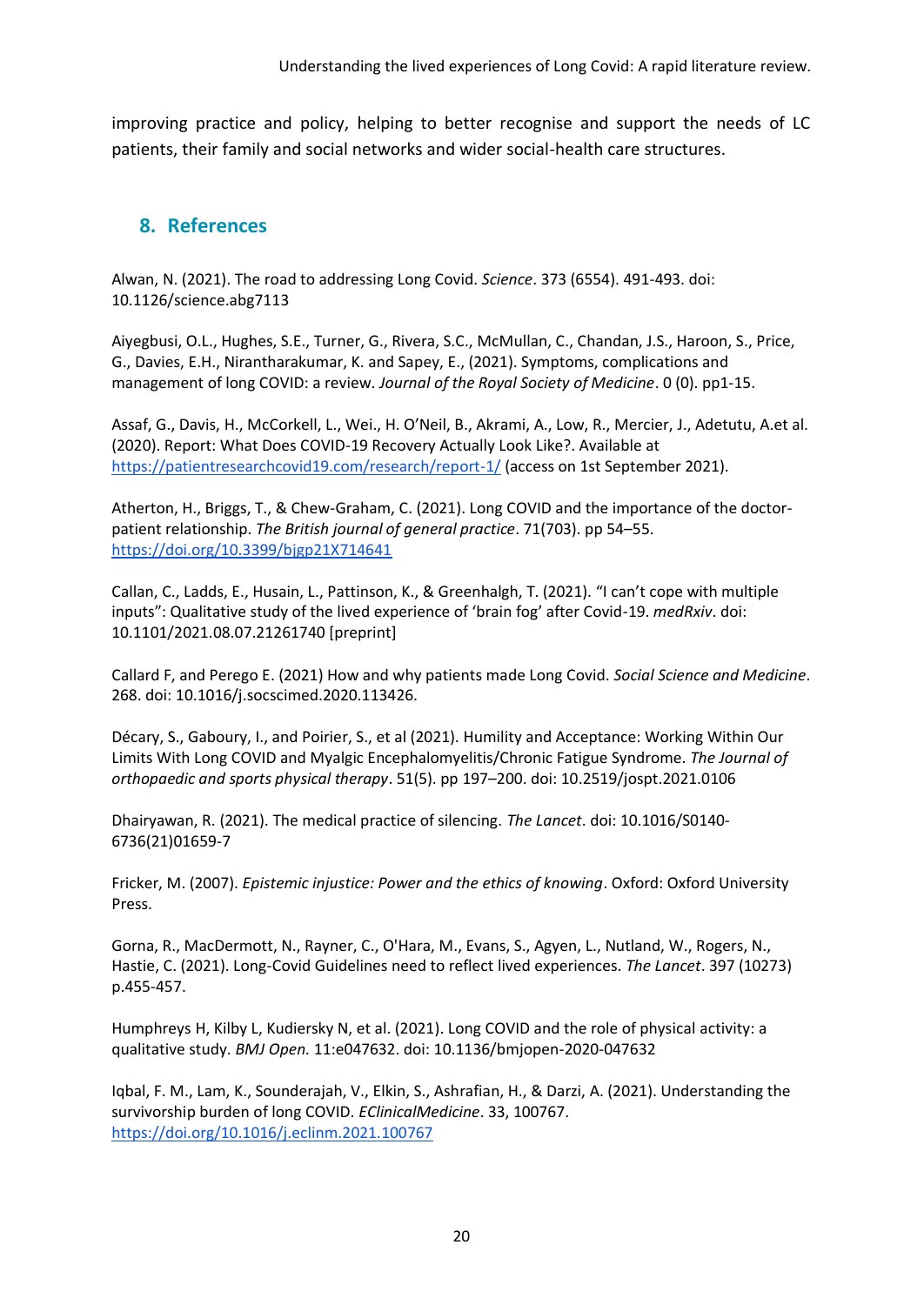Katikireddi, S., Lal, S., Carrol, E., et al (2021). Unequal impact of the COVID-19 crisis on minority ethnic groups: a framework for understanding and addressing inequalities. *J Epidemiol Community Health*. 75:970-974.

Kingstone, T.; Taylor, A.; O'Donnell, C. et al. (2021). Finding the 'right' GP: a qualitative study of the experiences of people with long-COVID. *BJGP Open 2020*. 4 (5): bjgpopen20X101143. doi: 10.3399/bjgpopen20X101143

Kleinman, A. (1988). *The illness narratives: Suffering, healing, and the human condition*. NY: Basic Books.

Ladds, E., Rushforth, A., Wieringa, S., Taylor, S., Rayner, C., Husain, L., & Greenhalgh, T. (2021). Developing services for long COVID: lessons from a study of wounded healers. *Clinical medicine*. 21(1). pp 59–65.<https://doi.org/10.7861/clinmed.2020-0962>

Ladds, E., Rushforth, A., Wieringa, S., Taylor, S., Rayner, C., Husain, L., and Greenhalgh, T. (2020). Persistent symptoms after covid-19: Qualitative study of 114 "long covid" patients and draft quality principles for services. *BMC Health Services Research*. 20 (1144). [https://doi.org/10.1186/s12913-](https://doi.org/10.1186/s12913-020-06001-y) [020-06001-y](https://doi.org/10.1186/s12913-020-06001-y)

Maxwell, E. (2020). *Living with Covid19 (second review): a dynamic review of the evidence around ongoing Covid19 symptoms (often called Long Covid).* NIHR. Available at [DOI:](https://evidence.nihr.ac.uk/wp-content/uploads/2020/10/Living-with-Covid-Themed-Review-October-2020.pdf)  [10.3310/themedreview\\_45225](https://evidence.nihr.ac.uk/wp-content/uploads/2020/10/Living-with-Covid-Themed-Review-October-2020.pdf)

Meer, N., Qureshi, K., and Hill, S. (2020). The Social Determinants of Covid 19 and BME Disproportionality. *Discover Society.* Available from: [https://archive.discoversociety.org/2020/04/30/the-social-determinants-of-covid-19-and-bame](https://archive.discoversociety.org/2020/04/30/the-social-determinants-of-covid-19-and-bame-disproportionality/)[disproportionality/](https://archive.discoversociety.org/2020/04/30/the-social-determinants-of-covid-19-and-bame-disproportionality/) (accessed: 23/09/21)

Michelen, M., Manoharan, L., Elkheir, N., et al. (2020). Characterising long-term covid-19: a rapid living systematic review. *medRxiv*. dio: https://doi.org/10.1101/2020.12.08.20246025 [preprint]

Qureshi, K., (2019). *Chronic Illness in a Pakistani Labour Diaspora*. Carolina Academic Press. Bruylant.

Office for National Statistics (ONS) (2021). Prevalence of ongoing symptoms following coronavirus (COVID-19) infection in the UK. Available at

[https://www.ons.gov.uk/peoplepopulationandcommunity/healthandsocialcare/conditionsanddiseas](https://www.ons.gov.uk/peoplepopulationandcommunity/healthandsocialcare/conditionsanddiseases/bulletins/prevalenceofongoingsymptomsfollowingcoronaviruscovid19infectionintheuk/1april2021) [es/bulletins/prevalenceofongoingsymptomsfollowingcoronaviruscovid19infectionintheuk/1april202](https://www.ons.gov.uk/peoplepopulationandcommunity/healthandsocialcare/conditionsanddiseases/bulletins/prevalenceofongoingsymptomsfollowingcoronaviruscovid19infectionintheuk/1april2021) [1](https://www.ons.gov.uk/peoplepopulationandcommunity/healthandsocialcare/conditionsanddiseases/bulletins/prevalenceofongoingsymptomsfollowingcoronaviruscovid19infectionintheuk/1april2021)

Perego, E., & Callard, F. (2021, February 9). *Patient-made Long Covid changed COVID-19 (and the production of science, too)*. Doi: 10.31235/osf.io/n8yp6 [preprint]

Petersen, M. S., Kristiansen, M. F., Hanusson, K. D., Danielsen, M. E., Steig, B., Gaini, S., Strøm, M., and Weihe, P. (2020) Long COVID in the Faroe Islands: A Longitudinal Study Among Nonhospitalized Patients. *Clinical Infectious Diseases.* 2020;, ciaa1792, [https://doi](https://doi-org.libproxy.york.ac.uk/10.1093/cid/ciaa1792.)[org.libproxy.york.ac.uk/10.1093/cid/ciaa1792.](https://doi-org.libproxy.york.ac.uk/10.1093/cid/ciaa1792.) [accepted manuscript]

Pidd, H. (2021). 'They worry they will never get better': a day in Bolton's long Covid clinic. *The Guardian*. Available from: [https://www.theguardian.com/society/2021/aug/21/bolton-long-covid](https://www.theguardian.com/society/2021/aug/21/bolton-long-covid-pilot-clinic-breightmet-health-centre)[pilot-clinic-breightmet-health-centre](https://www.theguardian.com/society/2021/aug/21/bolton-long-covid-pilot-clinic-breightmet-health-centre) (accessed 23/08/21).